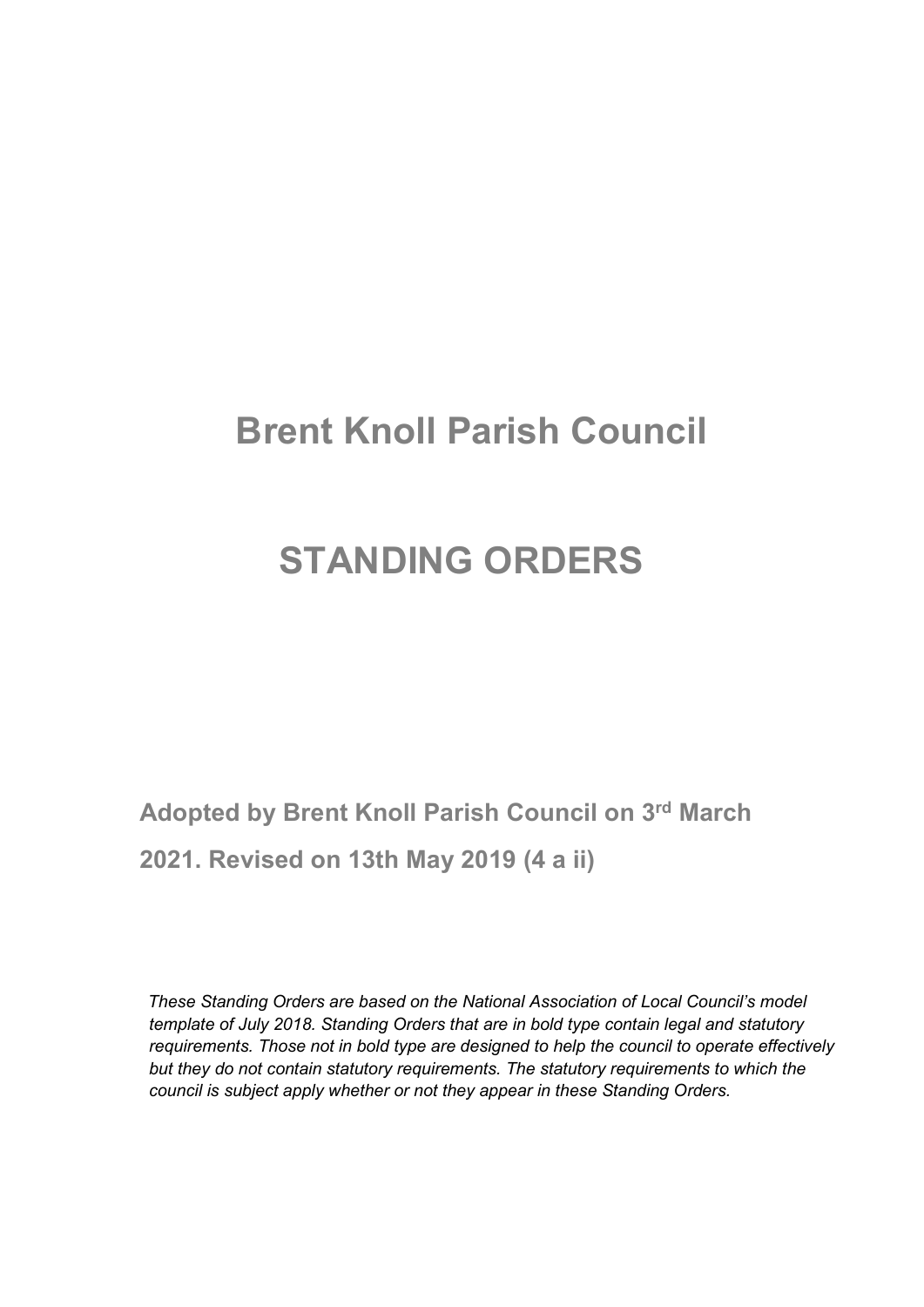### 1. Rules of debate at meetings

- a Motions on the agenda shall be considered in the order that they appear unless the order is changed at the discretion of the chairman of the meeting.
- b A motion (including an amendment) shall not be progressed unless it has been proposed and seconded.
- c A motion on the agenda that is not moved by its proposer may be treated by the chairman of the meeting as withdrawn.
- d If a motion (including an amendment) has been seconded, it may be withdrawn by the proposer only with the consent of the seconder and the meeting.
- e An amendment is a proposal to remove or add words to a motion. It shall not negate the motion.
- f If an amendment to the original motion is carried, the original motion (as amended) becomes the substantive motion upon which further amendment(s) may be moved.
- g An amendment shall not be considered unless early verbal notice of it is given at the meeting and, if requested by the chairman of the meeting, is expressed in writing to the chairman.
- h A councillor may move an amendment to his own motion if agreed by the meeting. If a motion has already been seconded, the amendment shall be with the consent of the seconder and the meeting.
- i If there is more than one amendment to an original or substantive motion, the amendments shall be moved in the order directed by the chairman.
- j Subject to Standing Order 1(k) below, only one amendment shall be moved and debated at a time, the order of which shall be directed by the chairman of the meeting.
- k One or more amendments may be discussed together if the chairman of the meeting considers this expedient, but each amendment shall be voted upon separately.
- l A councillor may not move more than one amendment to an original or substantive motion.
- m The mover of an amendment has no right of reply at the end of debate on it.
- n Where a series of amendments to an original motion are carried, the mover of the original motion shall have a right of reply either at the end of debate of the first amendment or at the very end of debate on the final substantive motion immediately before it is put to the vote.
- o Unless permitted by the chairman of the meeting, a councillor may speak once in the debate on a motion except:
	- i. to speak on an amendment moved by another councillor;
	- ii. to move or speak on another amendment if the motion has been amended since s/he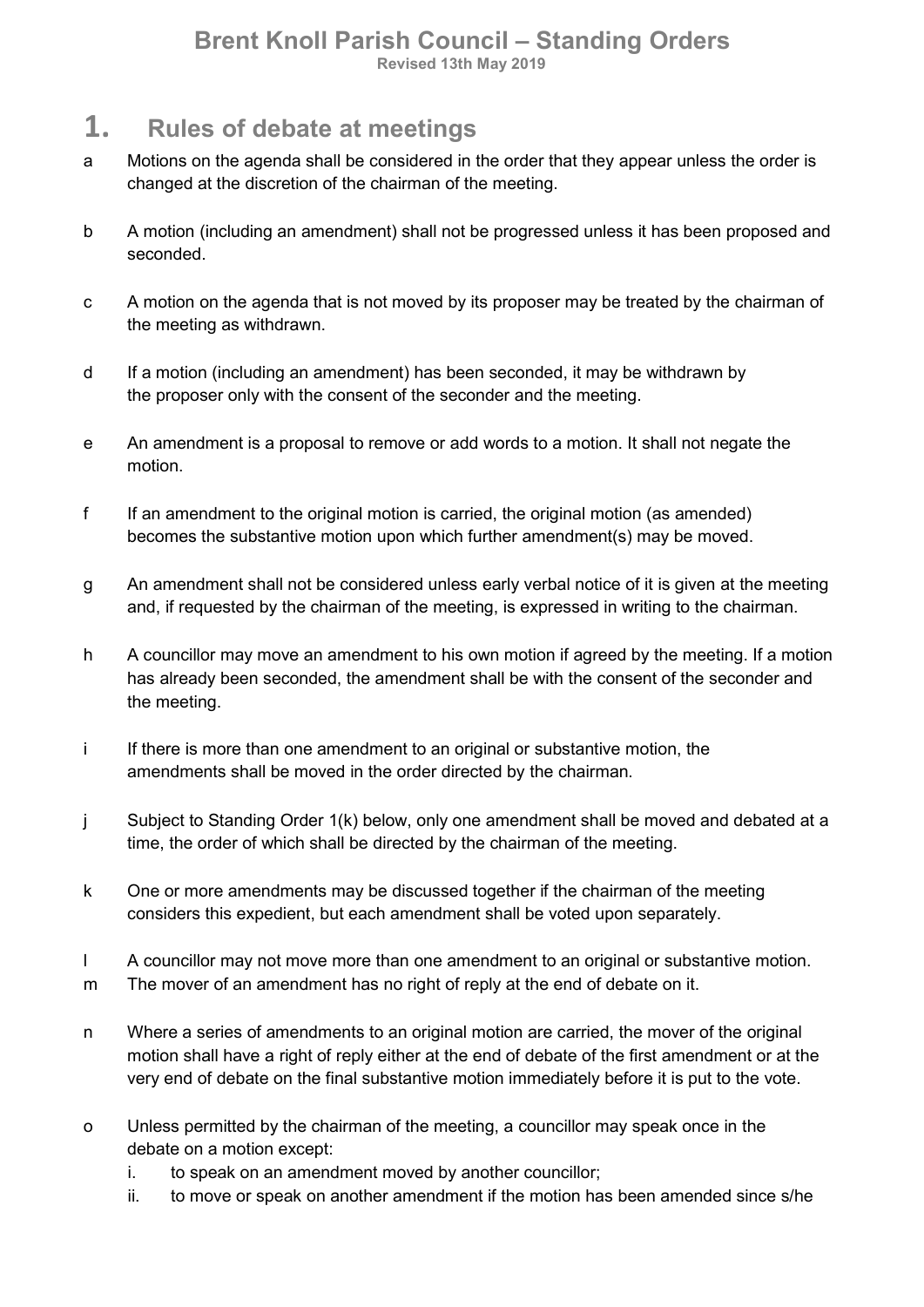last spoke;

- iii. to make a point of order;
- iv. to give a personal explanation; or
- v. to exercise of a right of reply.
- p During the debate of a motion, a councillor may interrupt only on a point of order or a personal explanation and the councillor who was interrupted shall stop speaking. A councillor raising a point of order shall identify the Standing Order which s/he considers has been breached or specify the other irregularity in the proceedings of the meeting s/he is concerned by.
- q A point of order shall be decided by the chairman of the meeting and her/his decision shall be final.
- r When a motion is under debate, no other motion shall be moved except:
	- i. to amend the motion;
	- ii. to proceed to the next business;
	- iii. to adjourn the debate;
	- iv. to put the motion to a vote;
	- v. to ask a person to be no longer heard or to leave the meeting;
	- vi. to refer a motion to a committee or sub-committee for consideration;
	- vii. to exclude the public and press;
	- viii. to adjourn the meeting; or
	- ix. to suspend particular Standing Order(s) excepting those which reflect mandatory statutory or legal requirements.
- s Before an original or substantive motion is put to the vote, the chairman of the meeting shall be satisfied that the motion has been sufficiently debated and that the mover of the motion under debate has exercised or waived her/his right of reply.
- t Excluding motions moved under Standing Order 1(r) above, the contributions or speeches by a councillor shall relate only to the motion under discussion and shall not exceed three minutes without the consent of the chairman of the meeting.

# 2. Disorderly conduct at meetings

- a No person shall obstruct the transaction of business at a meeting or behave offensively or improperly. If this Standing Order is ignored, the chairman of the meeting shall request such person(s) to moderate or improve their conduct.
- b If person(s) disregard the request of the chairman of the meeting to moderate or improve their conduct, any councillor or the chairman of the meeting may move that the person be no longer heard or excluded from the meeting. The motion, if seconded, shall be put to the vote without discussion.
- c If a resolution made under Standing Order 2(b) above is ignored, the chairman of the meeting may take further reasonable steps to restore order or to progress the meeting. This may include temporarily suspending or closing the meeting.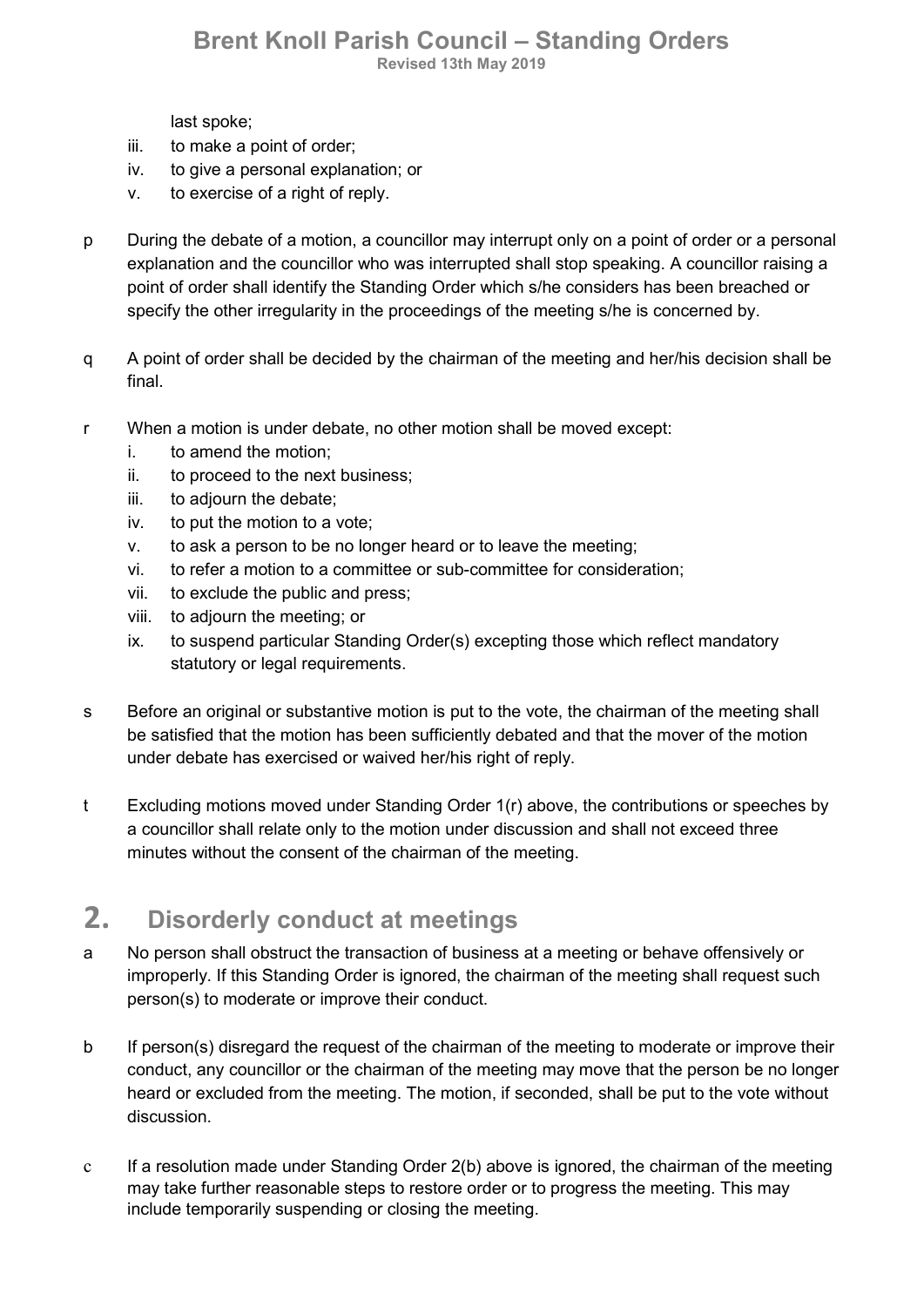### 3. Meetings generally

 $\mathcal{L}_{\mathcal{A}}$ 

c

**Full Council meetings Committee** meetings **Sub-committee** meetings

 $\mathcal{L}_{\text{max}}$ a Meetings shall not take place in premises which at the time of the meeting are used for the supply of alcohol, unless no other premises are available free of charge or at a reasonable cost.

 $\mathcal{L}_{\text{max}}$ b The minimum three clear days for notice of a meeting does not include the day on which notice was issued, the day of the meeting, a Sunday, a day of the Christmas break, a day of the Easter break or of a bank holiday or a day appointed for public thanksgiving or mourning.

> The minimum three clear days' public notice for a committee meeting does not include the day on which the notice was issued or the day of the meeting unless the meeting is convened at shorter notice.

**d** Meetings shall be open to the public unless their presence is prejudicial to the public interest by reason of the confidential nature of the business to be transacted or for other special reasons. The public's exclusion from part or all of a meeting shall be by a resolution which shall give reasons for the public's exclusion.

- e Members of the public may make representations, answer questions and give evidence at a meeting which they are entitled to attend in respect of the business on the agenda.
- f The period of time designated for public participation at a meeting in accordance with Standing Order 3(e) shall not exceed fifteen minutes unless directed by the chairman of the meeting.
- g Subject to Standing Order 3(f) above, a member of the public may speak once, for no more than three (3) minutes, on an item of business if s/he has given notice to the parish clerk of that intention by noon the previous Friday or if the chairman has used her/his discretion to allow members of the public to speak without prior notification.
- h In accordance with Standing Order 3(e), a question shall not require a response at the meeting nor start a debate on the question. The chairman of the meeting may direct that a written or oral response be given.
- i A person shall raise her/his hand when requesting to speak and stand when speaking (except when a person has a disability or is likely to suffer discomfort)]. The chairman of the meeting may at any time permit a person to be seated when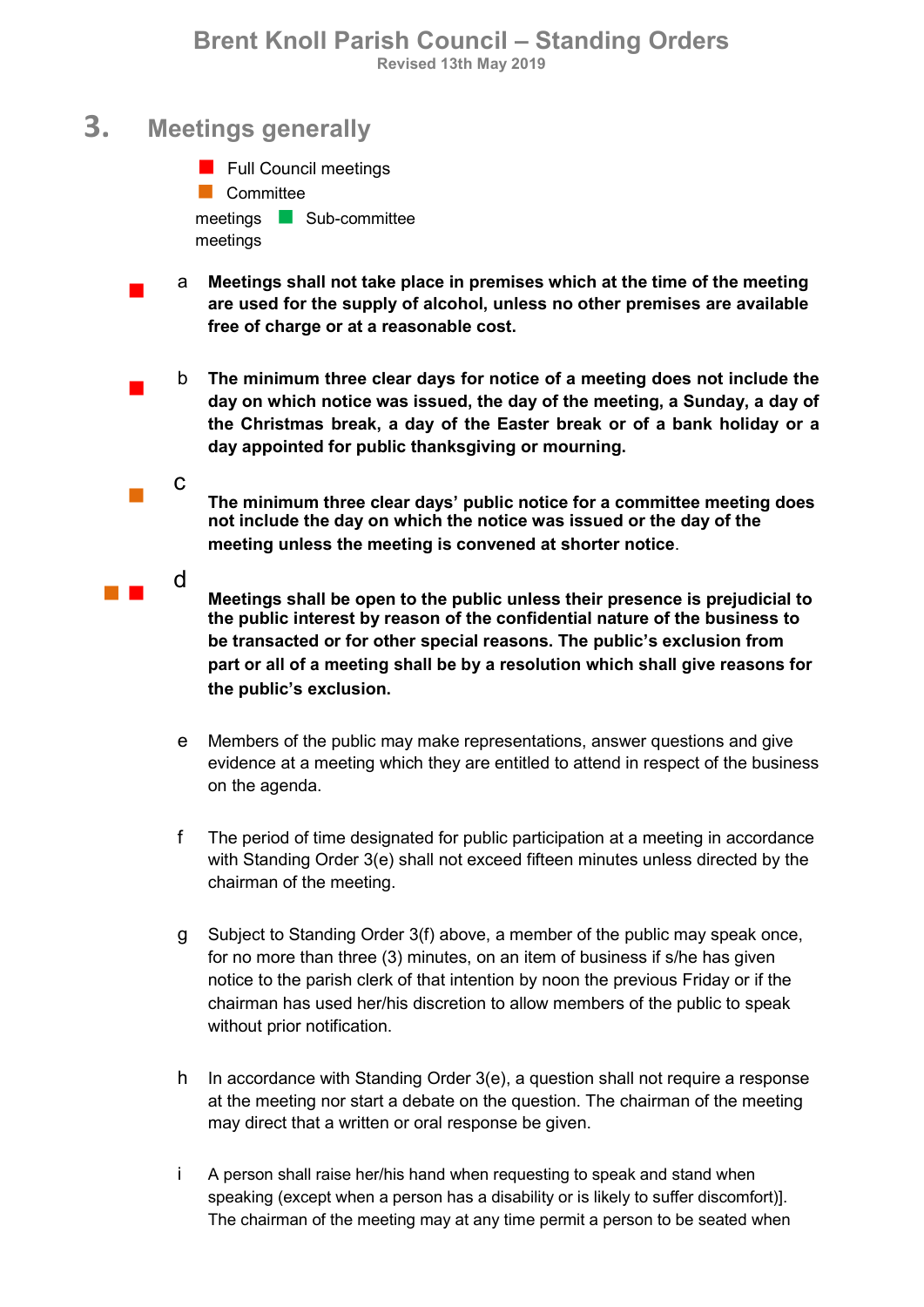speaking.

a a shekara

- j A person who speaks at a meeting shall direct her/his comments to the chairman of the meeting.
- k Only one person is permitted to speak at a time. If more than one person wants to speak, the chairman of the meeting shall direct the order of speaking.
- la anglica di T Subject to Standing Order 3(m), a person who attends a meeting is permitted to report on the meeting whilst the meeting is open to the public. To "report" means to film, photograph, make an audio recording of meeting proceedings, use any other means for enabling persons not present to see or hear the meeting as it takes place or later or to report or to provide oral or written commentary about the meeting so that the report or commentary is available as the meeting takes place or later to persons not present.
	- m A person present at a meeting may not provide an oral report or oral commentary about a meeting as it takes place without permission.
- **The Co** n The press shall be provided with reasonable facilities for the taking of their report of all or part of a meeting at which they are entitled to be present.
	- $\mathcal{L}_{\text{max}}$ o Subject to Standing Orders which indicate otherwise, anything authorised or required to be done by, to or before the Chairman of the Council may in her/his absence be done by, to or before the Vice-Chairman of the Council (if any).
		- <sup>p</sup>The Chairman of the Council, if present, shall preside at a meeting. If the Chairman is absent from a meeting, the Vice-Chairman of the Council (if there is one), if present, shall preside. If both the Chairman and the Vice-Chairman are absent from a meeting, a councillor as chosen by the councillors present at the meeting shall preside at the meeting.
		- q Subject to a meeting being quorate, all questions at a meeting shall be decided by a majority of the councillors or non-councillors with voting rights present and voting.
- a na ka r The chairman of a meeting may give an original vote on any matter put to the vote, and in the case of an equality of votes may exercise her/his casting vote whether or not s/he gave an original vote. See Standing Orders 5(i) and (i) for the different rules that apply in the election of the Chairman of the Council at the annual meeting of the council.
	- s Unless Standing Orders provide otherwise, voting on a question shall be by a show of hands. At the request of a councillor, the voting on any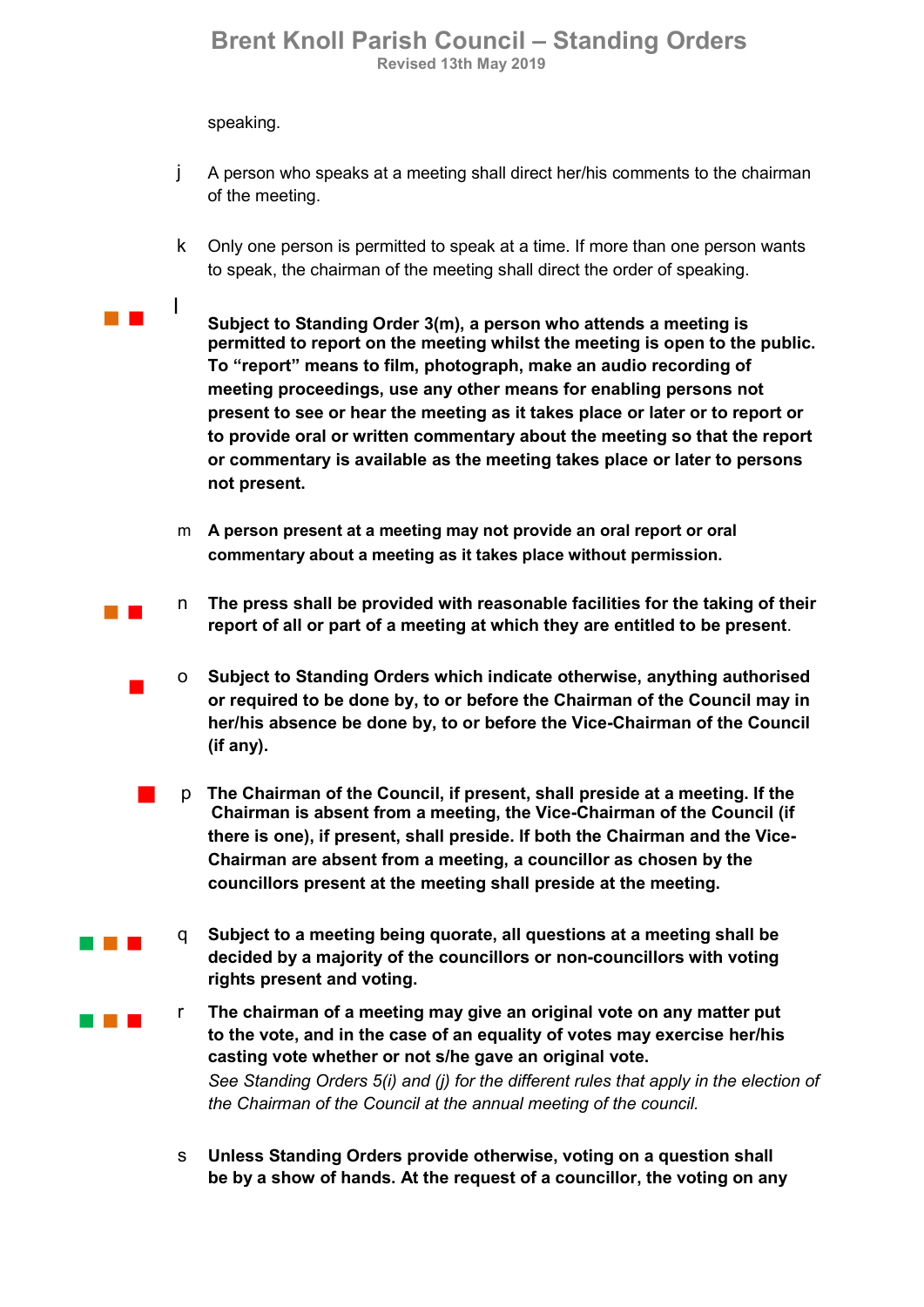question shall be recorded so as to show whether each councillor present and voting gave her/his vote for or against that question. Such a request shall be made before moving on to the next item of business on the agenda.

- t The minutes of a meeting shall include an accurate record of the following:
	- i. the time and place of the meeting
	- ii. the names of councillors present and absent
	- iii. reasons for absence, if given, and a record of any approval by resolution
	- iv. interests that have been declared by councillors and non-councillors with voting rights, and the grant of dispensations (if any);
	- v. whether a councillor or non-councillor with voting rights left the meeting when matters that they held interests in were being considered;
	- vi. if there was a public participation session; and
	- vii. the resolutions made.

<sup>u</sup>A councillor or a non-councillor with voting rights who has a disclosable

pecuniary interest or another interest as set out in the council's Code of Conduct in a matter being considered at a meeting is subject to statutory limitations or restrictions under the code on her/his right to participate and vote on that matter.

■ V No business may be transacted at a meeting unless at least one-third of<br>the whole number of members of the council are present and in no case shall the quorum of a meeting be less than three.

> See Standing Order 4d(vii) for the quorum of a committee or subcommittee meeting.

- w If a meeting is or becomes inquorate no business shall be transacted. The business on the agenda for the meeting shall be adjourned to another meeting.
- x A meeting shall not exceed a period of three hours.
- y In the event of severe weather conditions or any other emergency the Clerk may, in consultation with the Chairman of Council, cancel any meeting of Council, a committee or a sub-committee and shall give immediate notice of such cancellation to as many members of Council as is practical

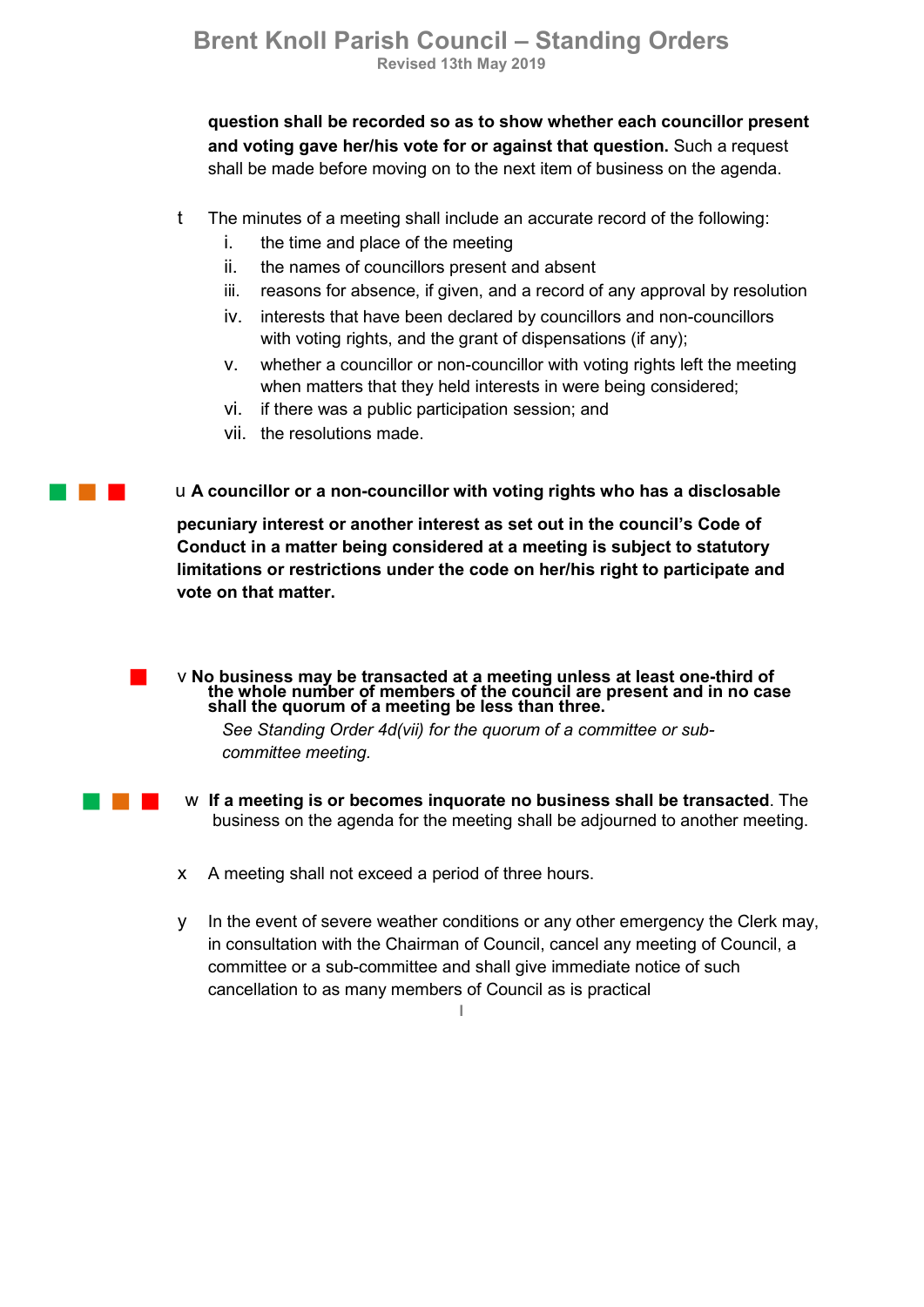# 4. Committees and sub-committees

a i. Unless the Council determines otherwise, a committee may appoint a sub-committee whose terms of reference and members shall be determined by the committee. Committees and sub-committees can only make recommendations to the full Council and do not have the delegated powers to make resolutions.

ii. The only exception to the above shall be in respect of the Planning Committee in circumstances where a decision is required by the Planning Authority before the date of the parish council's next meeting and in each case the Planning Committee shall have delegated powers to make and process a decision. If the Planning Authority requires a response in fewer than 15 days from notification then the Clerk is authorised to circulate the information, collate the Planning Committee members' responses and submit the majority view as the decision of the Committee.

#### b The members of a committee may include non-councillors unless it is a committee which regulates and controls the finances of the council.

- c Unless the Council determines otherwise, all the members of an advisory committee and a sub-committee of the advisory committee may be non-councillors.
- d The Council may appoint standing committees or other committees as may be necessary, and:
	- i. shall determine their terms of reference;
	- ii. shall permit a committee to determine the number and time of its meetings;
	- iii. shall, subject to Standing Orders 4(b) and (c), appoint and determine the terms of office of members of such a committee;
	- iv. may, subject to Standing Orders 4(b) and (c) above, appoint and determine the terms of office of the substitute members to a committee whose role is to replace the ordinary members at a meeting of a committee if the ordinary members of the committee confirm to the Proper Officer three days before the meeting that they are unable to attend;
	- v. shall, after it has appointed the members of a standing committee, appoint the chairman of the standing committee;
	- vi. shall permit a committee other than a standing committee, to appoint its own chairman at the first meeting of the committee;
	- vii. shall determine the place, notice requirements and quorum for a meeting of a committee and a sub-committee which shall be no less than three;
	- viii. shall determine if the public may participate at a meeting of a committee;
	- ix. shall determine if the public and press are permitted to attend the meetings of a subcommittee and also the advance public notice requirements, if any, required for the meetings of a sub-committee;
	- x. shall determine if the public may participate at a meeting of a sub-committee that they are permitted to attend; and
	- xi. may dissolve a committee or a sub-committee.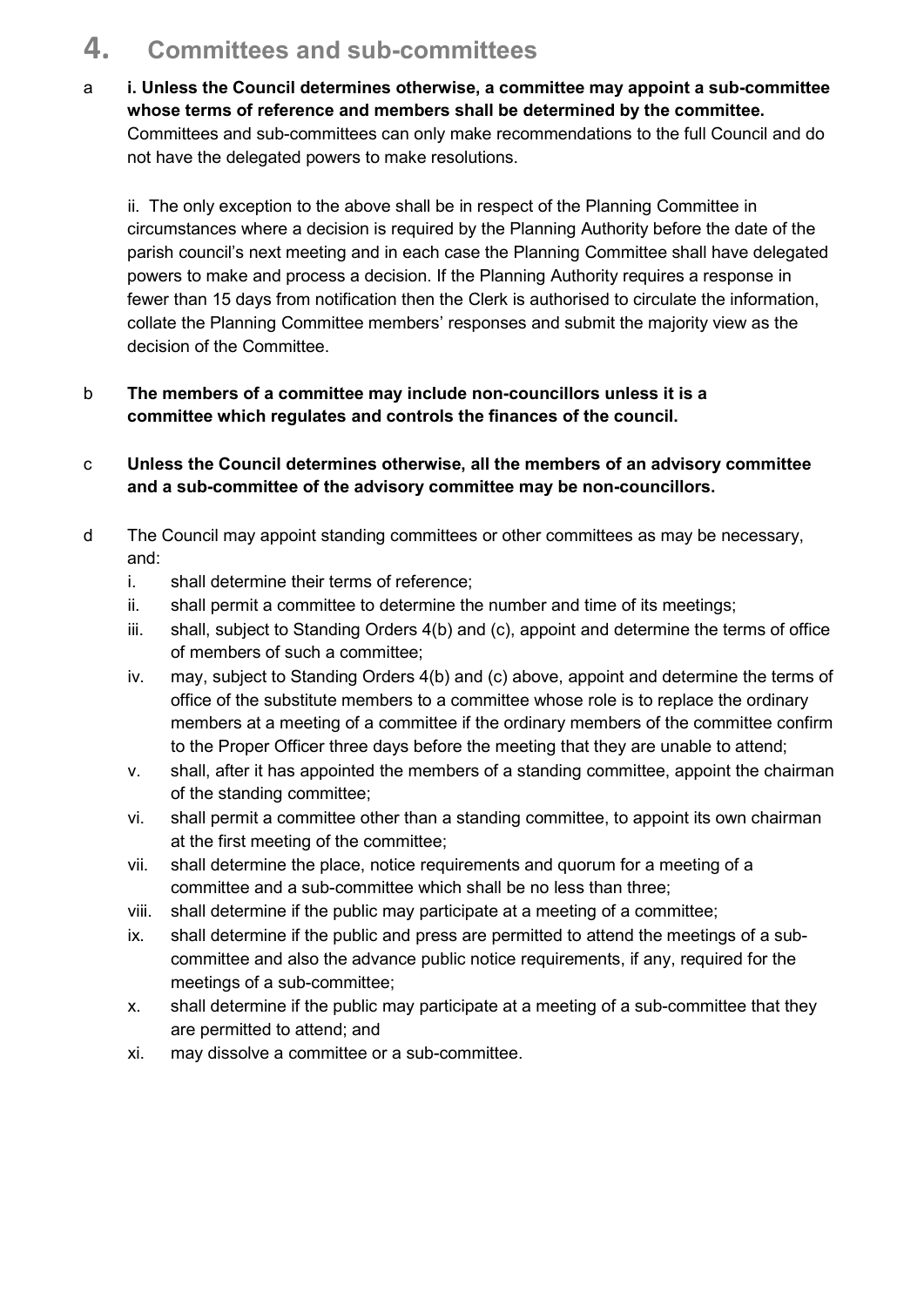### 5. Ordinary council meetings

- a In an election year, the annual meeting of the Council shall be held on or within fourteen days following the day on which the new councillors elected take office.
- b In a year which is not an election year, the annual meeting of a Council shall be held on such day in May as the council may direct.
- c If no other time is fixed, the annual meeting of the Council shall take place at 6pm.
- d In addition to the annual meeting of the council, at least three other ordinary meetings shall be held in each year on such dates and times as the Council decides.
- e The first business conducted at the annual meeting of the Council shall be the election of the Chairman and Vice-Chairman (if any) of the Council.
- f The Chairman of the Council, unless s/he has resigned or becomes disqualified, shall continue in office and preside at the annual meeting until her/his successor is elected at the next annual meeting of the Council. The Chairman may serve for a maximum of five years continuously unless no other member is willing to serve.
- g The Vice-Chairman of the Council, if there is one, unless s/he resigns or becomes disqualified, shall hold office until immediately after the election of the Chairman of the Council at the next annual meeting of the Council.
- h In an election year, if the current Chairman of the Council has not been re-elected as a member of the council, s/he shall preside at the meeting until a successor Chairman of the Council has been elected. The current Chairman of the Council shall not have an original vote in respect of the election of the new Chairman of the Council but shall give a casting vote in the case of an equality of votes.
- i In an election year, if the current Chairman of the Council has been re-elected as a member of the Council, s/he shall preside at the meeting until a new Chairman of the Council has been elected. S/he may exercise an original vote in respect of the election of the new Chairman of the Council and shall give a casting vote in the case of an equality of votes.
- j Following the election of the Chairman of the Council and Vice-Chairman (if there is one) of the Council at the annual meeting, the business shall include:
	- i. In an election year, delivery by the Chairman of the Council and councillors of their acceptance of office forms unless the council resolves for this to be done at a later date. In a year which is not an election year, delivery by the Chairman of the Council of her/his acceptance of office form unless the council resolves for this to be done at a later date;
	- ii. Confirmation of the accuracy of the minutes of the last meeting of the council;
	- iii. Receipt of the minutes of the last meeting of a committee;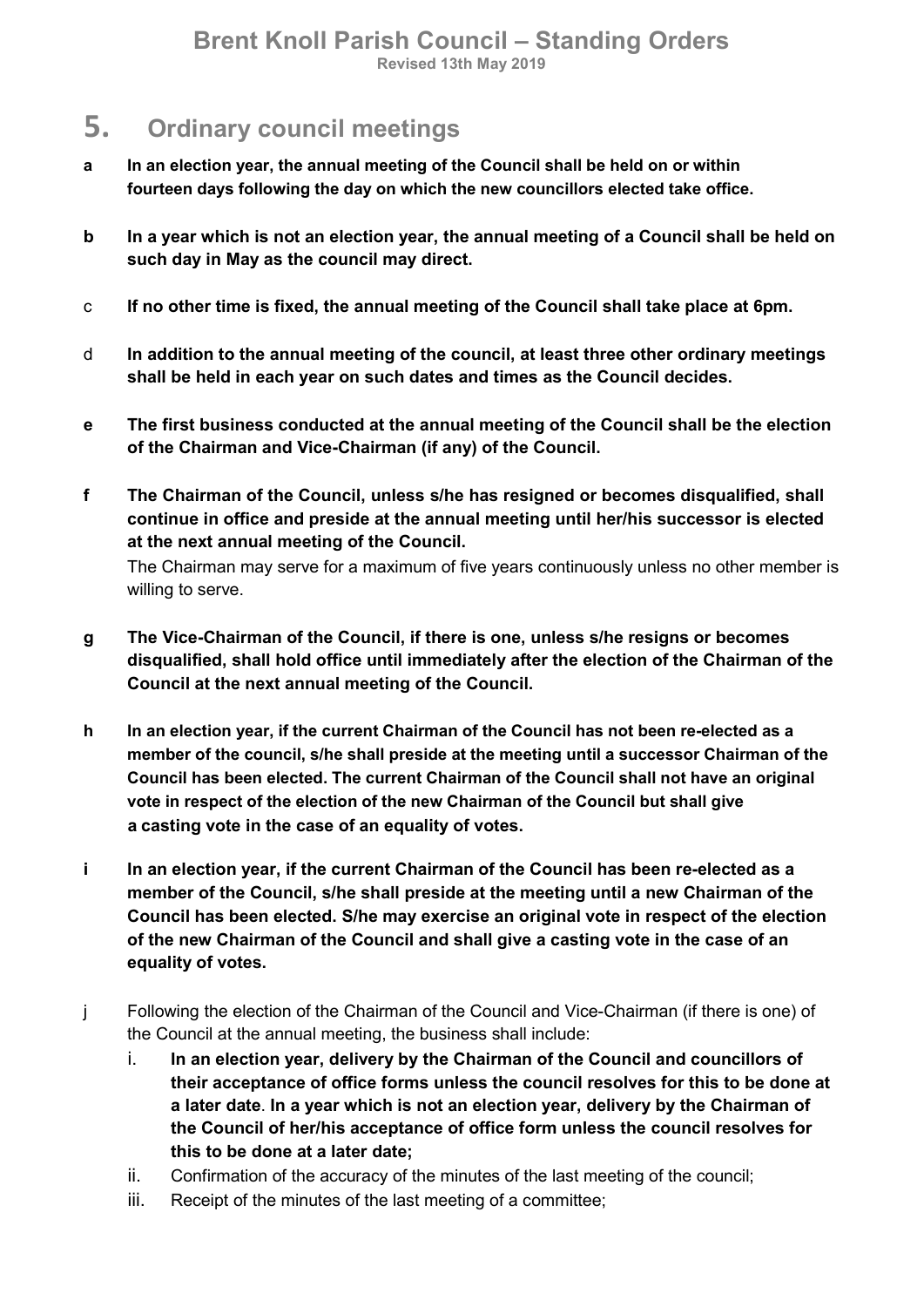- iv. Consideration of the recommendations made by a committee;
- v. Review of delegation arrangements to committees, sub-committees, staff and other local authorities;
- vi. Review of the terms of reference for committees;
- vii. Appointment of members to existing committees;
- viii. Appointment of any new committees in accordance with Standing Order 4;
- ix. Review and adoption of appropriate Standing Orders and financial regulations;
- x. Review of arrangements (including legal agreements) with other local authorities, notfor-profit bodies and businesses;
- xi. Review of representation on or work with external bodies and arrangements for reporting back;
- xii. In an election year, to make arrangements with a view to the council becoming eligible to exercise the general power of competence in the future or to reaffirm eligibility;
- xiii. Review of inventory of land and assets including buildings and office equipment;
- xiv. Confirmation of arrangements for insurance cover in respect of all insurable risks;
- xv. Review of the Council's and/or staff subscriptions to other bodies;
- xvi. Review of the Council's complaints procedure;
- xvii. Review of the Council's policies, procedures and practices in respect of its obligations under freedom of information and data protection legislation (see also standing orders 11, 20 and 21);
- xviii. Review of the council's policy for dealing with the press/media;
- xix. Review of the Council's employment policies and procedures;
- xx. Review of the Council's expenditure incurred under s.137 of the Local Government Act 1972 or the general power of competence; and
- xxi. Determining the time and place of ordinary meetings of the full Council up to and including the next annual meeting of the Council.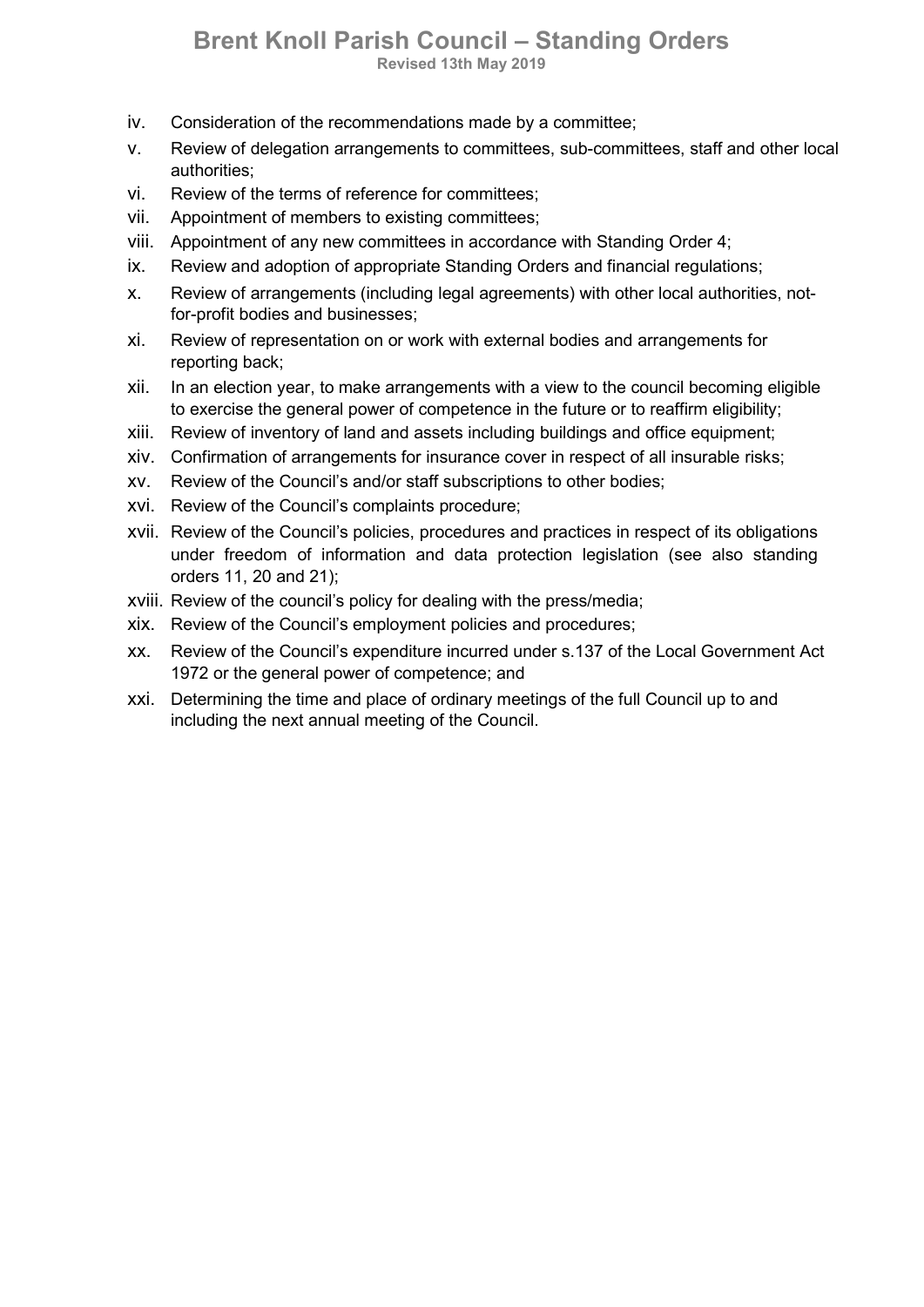- 6. Extraordinary meetings of the council, committees and sub-committees
- a The Chairman of the Council may convene an extraordinary meeting of the Council at any time.
- b If the Chairman of the Council does not call an extraordinary meeting of the Council within seven days of having been requested in writing to do so by two councillors, any two councillors may convene an extraordinary meeting of the council. The public notice giving the time, place and agenda for such a meeting must be signed by the two councillors.
- c The chairman of a committee or sub-committee may convene an extraordinary meeting of the committee or sub-committee at any time.
- d If the chairman of a committee or sub-committee does not or refuses to call an extraordinary meeting within seven days of having been requested by to do so by two members of the committee or sub-committee, any two members of the committee or sub-committee may convene an extraordinary meeting of the committee or sub-committee.

# 7. Previous resolutions

- a A resolution shall not be reversed within six months except either by a special motion, which requires written notice by at least three councillors to be given to the Proper Officer in accordance with Standing Order 9, or by a motion moved in pursuance of the recommendation of a committee or a sub-committee.
- b When a motion moved pursuant to Standing Order 7(a) above has been disposed of, no similar motion may be moved within a further six months.

### 8. Voting on appointments

a Where more than two persons have been nominated for a position to be filled by the Council and none of those persons has received an absolute majority of votes in their favour, the name of the person having the least number of votes shall be struck off the list and a fresh vote taken. This process shall continue until a majority of votes is given in favour of one person. A tie may be settled by the casting vote exercisable by the chairman of the meeting.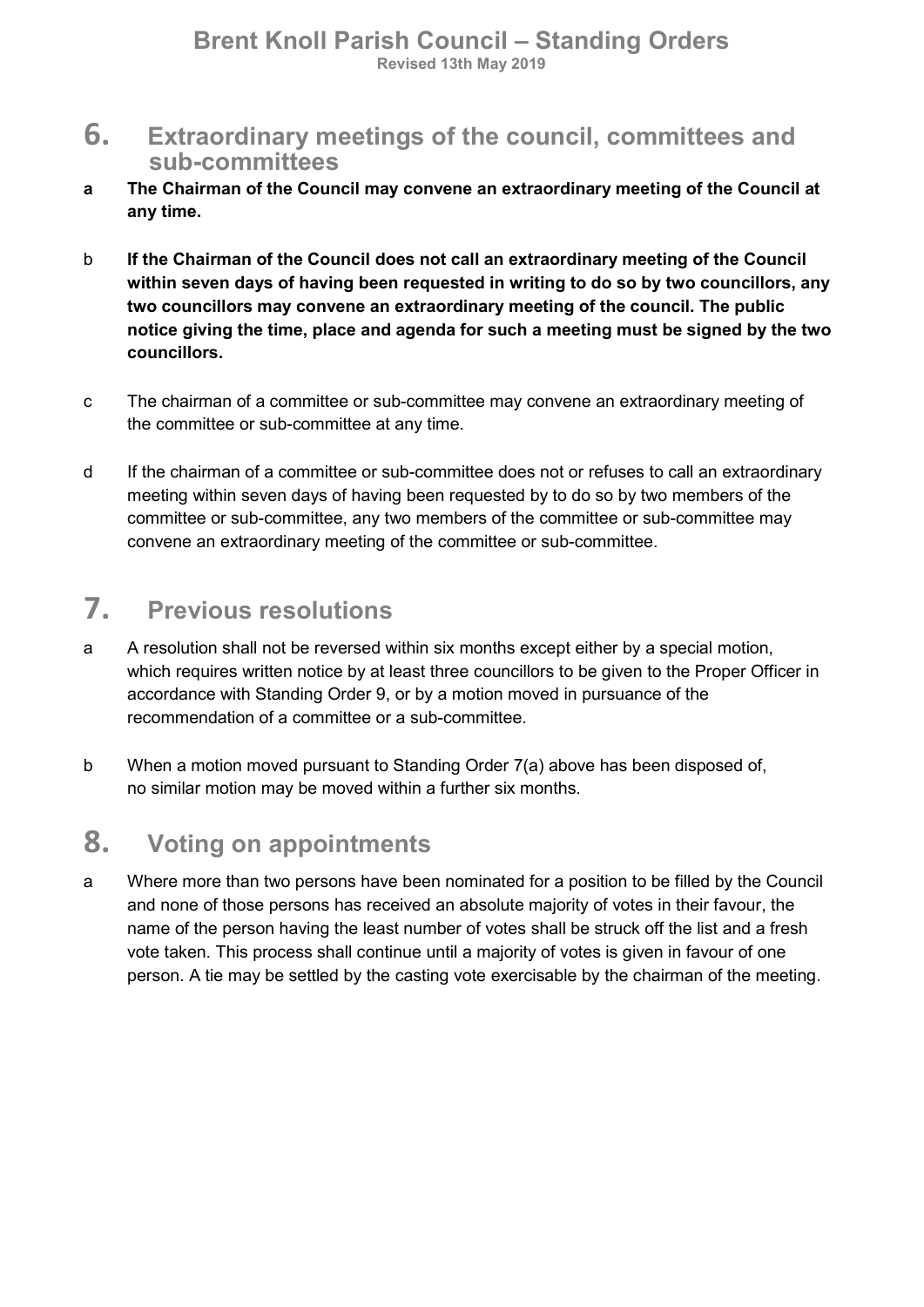- 9. Motions for a meeting that require written notice to be given to the Proper Officer
- a A motion shall relate to the responsibilities of the meeting which it is tabled for and in any event shall relate to the performance of the council's statutory functions, powers and obligations or an issue which specifically affects the Council's area or its residents.
- b No motion may be moved at a meeting unless it is on the agenda and the mover has given written notice of its wording to the Proper Officer at least ten clear days before the meeting. Clear days do not include the day of the notice or the day of the meeting.
- c The Proper Officer may, before including a motion on the agenda received in accordance with Standing Order 9(b) above, correct obvious grammatical or typographical errors in the wording of the motion.
- d If the Proper Officer considers the wording of a motion received in accordance with Standing Order 9(b) above is not clear in meaning, the motion shall be rejected until the mover of the motion resubmits it in writing to the Proper Officer so that it can be understood at least four clear days before the meeting.
- e If the wording or subject of a proposed motion is considered improper, the Proper Officer shall consult with the chairman of the forthcoming meeting or, as the case may be, the councillors who have convened the meeting, to consider whether the motion shall be included in the agenda or rejected.
- f The decision of the Proper Officer as to whether or not to include the motion on the agenda shall be final.
- g Motions received shall be recorded and numbered in the order that they are received.
- h Motions rejected shall be recorded with an explanation by the Proper Officer for their rejection.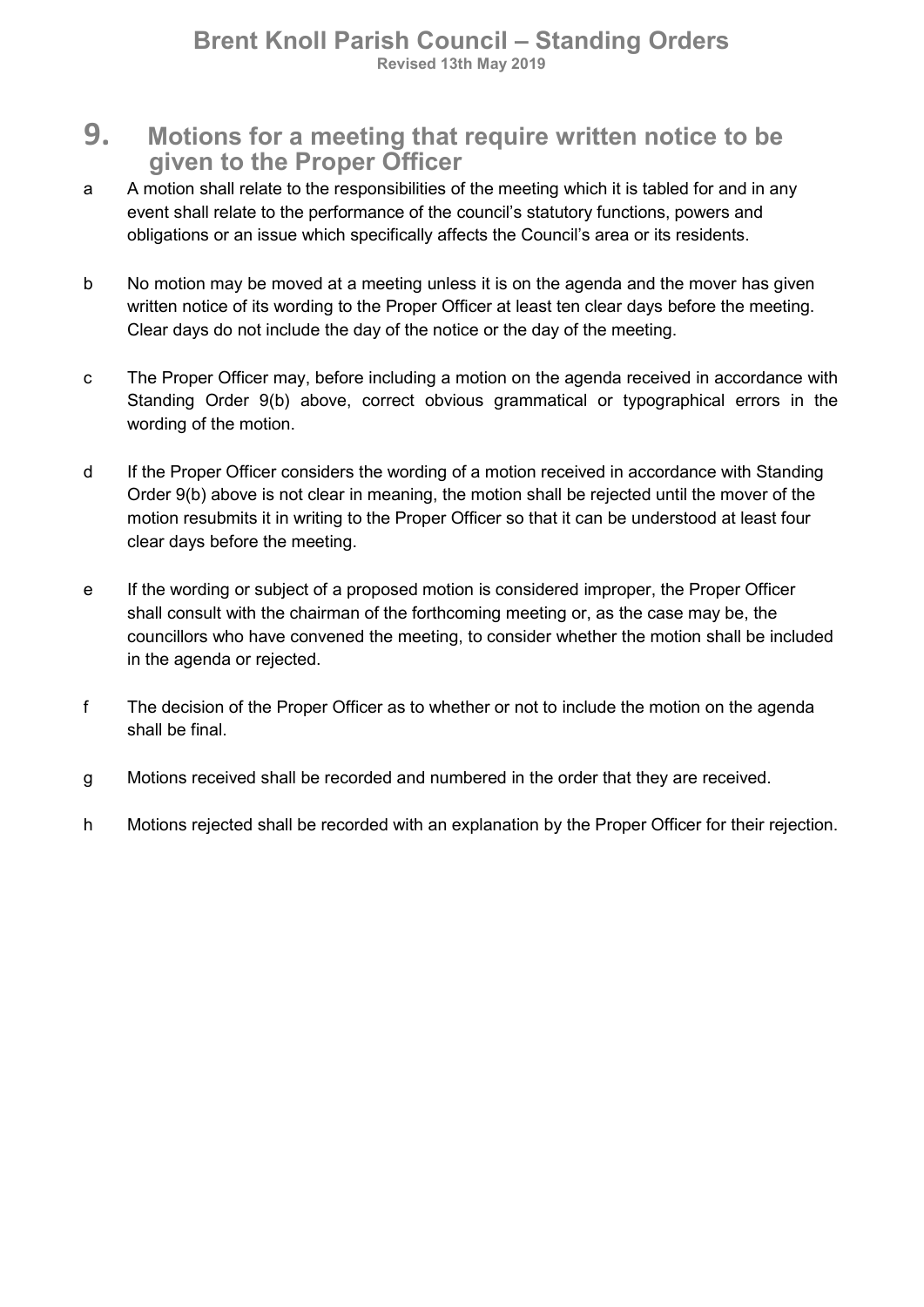### Brent Knoll Parish Council – Standing Orders

Revised 13th May 2019

### 10. Motions at a meeting that do not require written notice

- a The following motions may be moved at a meeting without written notice to the Proper Officer;
	- i. to correct an inaccuracy in the draft minutes of a meeting;
	- ii. to move to a vote;
	- iii. to defer consideration of a motion;
	- iv. to refer a motion to a particular committee or sub-committee;
	- v. to appoint a person to preside at a meeting;
	- vi. to change the order of business on the agenda;
	- vii. to proceed to the next business on the agenda;
	- viii. to require a written report;
	- ix. to authorise the payment of monies up to £500
	- x. to appoint a committee or sub-committee and their members;
	- xi. to appoint representatives to outside bodies and to make arrangements for those representatives to report back to the council on activities of that body;
	- xii. to extend the time limits for speaking;
	- xiii. to exclude the press and public from a meeting in respect of confidential or sensitive information which is prejudicial to the public interest;
	- xiv. to not hear further from a councillor or a member of the public;
	- xv. to exclude a councillor or member of the public for disorderly conduct;
	- xvi. to temporarily suspend the meeting;
	- xvii. to suspend a particular Standing Order (unless it reflects mandatory statutory requirements);
	- xviii. to adjourn the meeting; or
	- xix. to close a meeting.

### 11. Management of Information

#### See also standing order 20

- a The Council shall have in place and keep under review, technical and organisational measures to keep secure information (including personal data) which it holds in paper and electronic form. Such arrangements shall include deciding who has access to personal data and encryption of personal data.
- b The Council shall have in place, and keep under review, policies for the retention and safe destruction of all information (including personal data) which it holds in paper and electronic form. The Council's retention policy shall confirm the period for which information (including personal data) shall be retained or if this is not possible the criteria used to determine that period (e.g. the Limitation Act 1980).
- c The agenda, papers that support the agenda and the minutes of a meeting shall not disclose or otherwise undermine confidential information or personal data without legal justification.
- d Councillors, staff, the Council's contractors and agents shall not disclose confidential information or personal data without legal justification.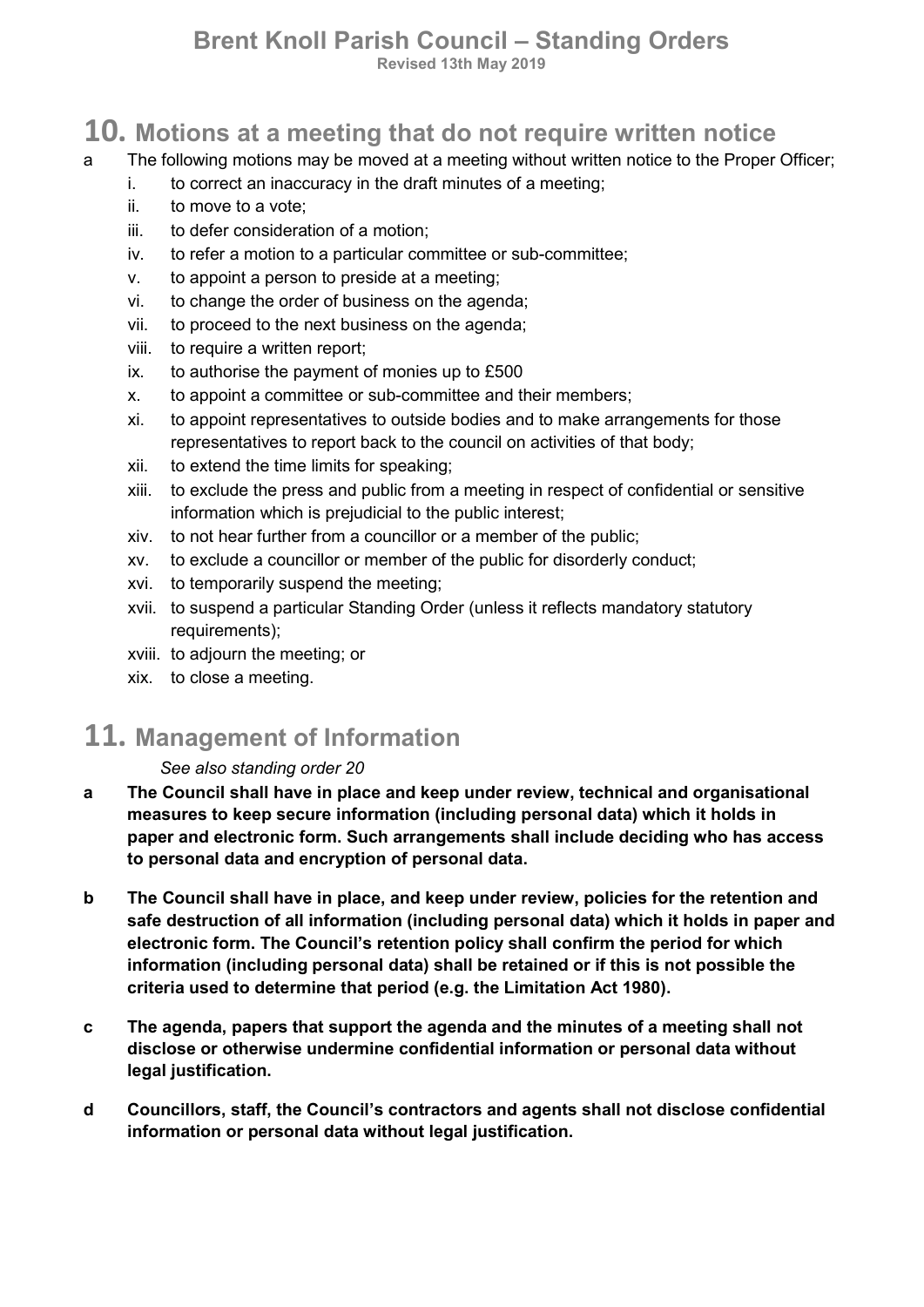#### Brent Knoll Parish Council – Standing Orders Revised 13th May 2019

### 12. Draft minutes

| <b>Full Council meetings</b> | ● |
|------------------------------|---|
| Committee meetings           |   |
| Sub-committee meetings       |   |

- a If the draft minutes of a preceding meeting have been served on councillors with the agenda to attend the meeting at which they are due to be approved for accuracy, they shall be taken as read.
- b There shall be no discussion about the draft minutes of a preceding meeting except in relation to their accuracy. A motion to correct an inaccuracy in the draft minutes shall be moved in accordance with standing order 10(a)(i) above.
- c The accuracy of draft minutes, including any amendment(s) made to them, shall be confirmed by resolution and shall be signed by the chairman of the meeting and stand as an accurate record of the meeting to which the minutes relate.
- d If the chairman of the meeting does not consider the minutes to be an accurate record of the meeting to which they relate, s/he shall sign the minutes and include a paragraph in the following terms or to the same effect:

"The chairman of this meeting does not believe that the minutes of the meeting of the Bleadon Parish Council held on [date] in respect of [ ] were a correct record but her/his view was not upheld by the meeting and the minutes are confirmed as an accurate record of the proceedings."

- e ● If the Council's gross annual income or expenditure (whichever is higher) does not exceed £25,000, it shall publish draft minutes on a website which is publicly accessible and free of charge not later than one month after the meeting has taken place.
- f Subject to the publication of draft minutes in accordance with standing order 12(e) and standing order 20(a) and following a resolution which confirms the accuracy of the minutes of a meeting, the draft minutes or recordings of the meeting for which approved minutes exist shall be destroyed.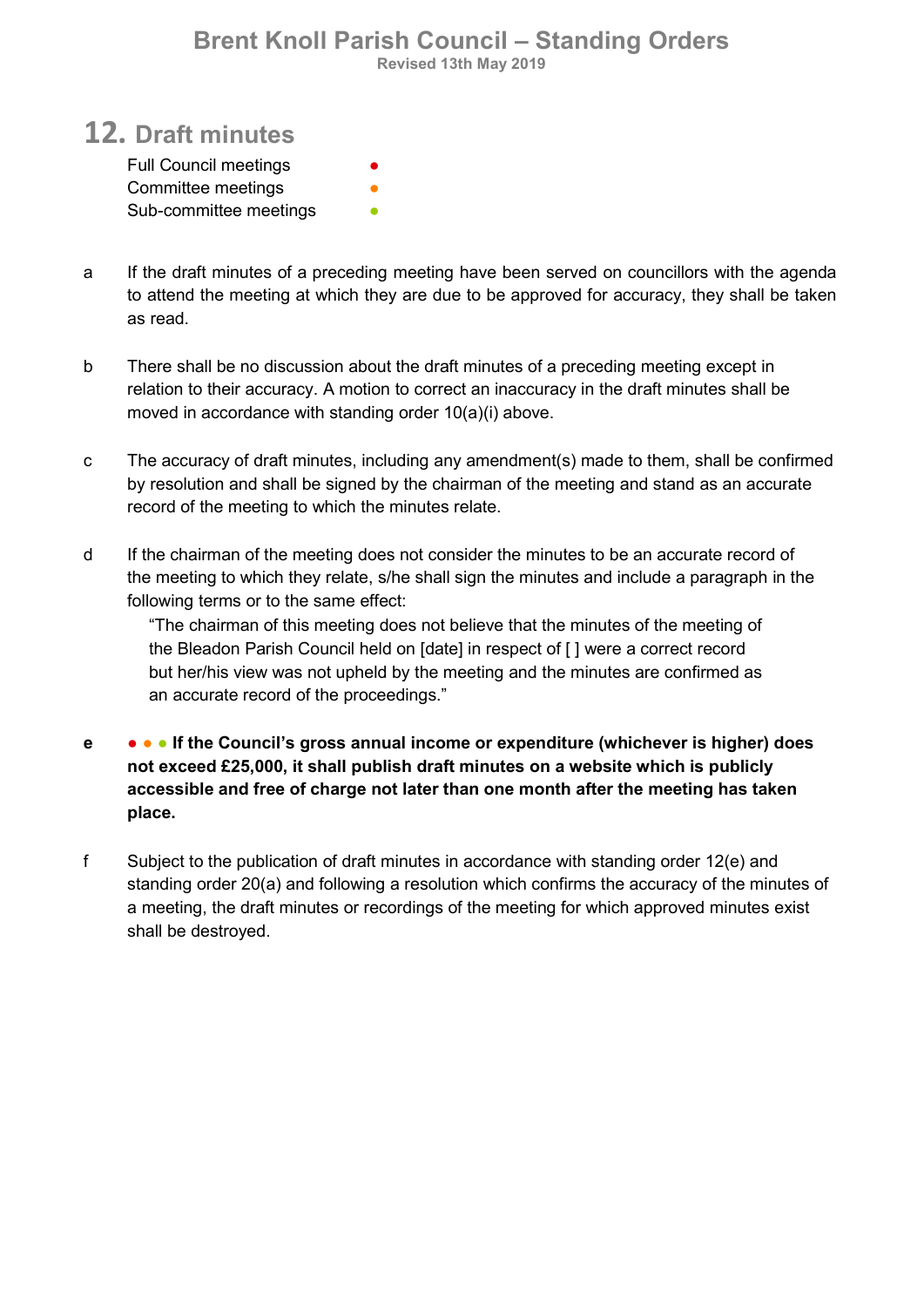# 13. Code of Conduct and dispensations

#### See also Standing Order 3(u).

- a All councillors and non-councillors with voting rights shall observe the Code of Conduct adopted by the council.
- b Unless s/he has been granted a dispensation, a councillor or non-councillor with voting rights shall withdraw from a meeting when it is considering a matter in which s/he has a disclosable pecuniary interest. S/he may return to the meeting after it has considered the matter in which s/he had the interest.
- c Unless s/he has been granted a dispensation, a councillor or non-councillor with voting rights shall withdraw from a meeting when it is considering a matter in which s/he has another interest if so required by the council's Code of Conduct. S/he may return to the meeting after it has considered the matter in which s/he had the interest.
- d Dispensation requests shall be in writing and submitted to the Proper Officer as soon as possible before the meeting, or failing that, at the start of the meeting for which the dispensation is required.
- e A decision as to whether to grant a dispensation shall be made by the Proper Officer and that decision is final.
- f A dispensation request shall confirm:
	- i. the description and the nature of the disclosable pecuniary interest or other interest to which the request for the dispensation relates;
	- ii. whether the dispensation is required to participate at a meeting in a discussion only or a discussion and a vote;
	- iii. the date of the meeting or the period (not exceeding four years) for which the dispensation is sought; and
	- iv. an explanation as to why the dispensation is sought.
- g Subject to Standing Orders 13(d) and (f) above, dispensation requests shall be considered by the Proper Officer before the meeting or, if this is not possible, at the start of the meeting for which the dispensation is required.

#### h A dispensation may be granted in accordance with Standing Order 13(e) above if having regard to all relevant circumstances any of the following apply:

- i. without the dispensation the number of persons prohibited from participating in the particular business would be so great a proportion of the meeting transacting the business as to impede the transaction of the business; or
- ii. granting the dispensation is in the interests of persons living in the Council's area; or
- iii. it is otherwise appropriate to grant a dispensation.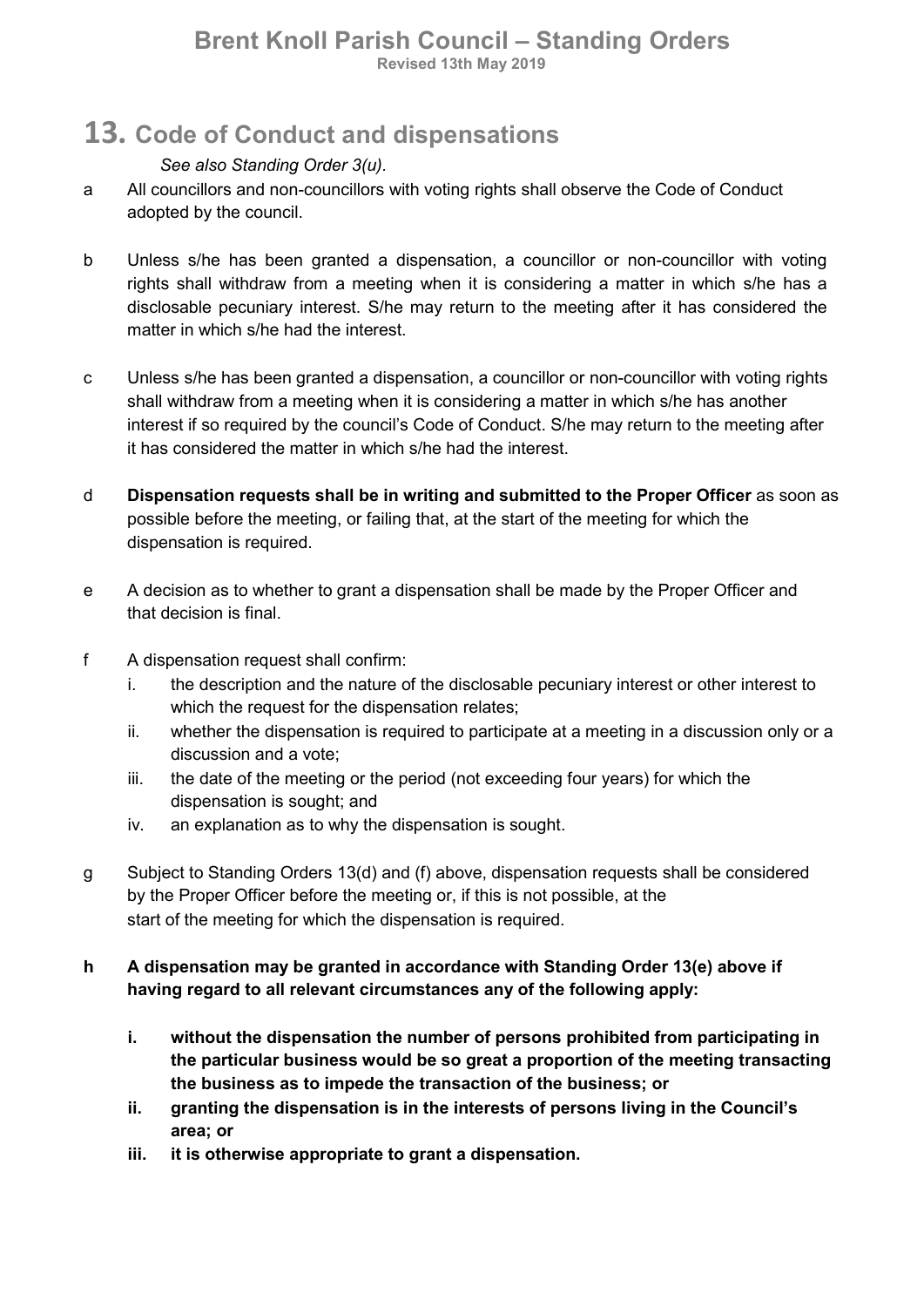# 14. Code of conduct complaints

- a Upon notification by the District Council that it is dealing with a complaint that a councillor or non-councillor with voting rights has breached the Council's code of conduct, the Proper Officer shall, subject to Standing Order 11, report this to the council.
- b Where the notification in Standing Order 14(a) relates to a complaint made by the Proper Officer, the Proper Officer shall notify the Chairman of Council of this fact, and the Chairman shall nominate another staff member to assume the duties of the Proper Officer in relation to the complaint until it has been determined and the Council has agreed what action, if any, to take in accordance with Standing Order 14(d).
- c The Council may:
	- i. provide information or evidence where such disclosure is necessary to investigate the complaint or is a legal requirement;
	- ii. seek information relevant to the complaint from the person or body with statutory responsibility for investigation of the matter.
- d Upon notification by the District or Unitary Council that a councillor or non-councillor with voting rights has breached the council's Code of Conduct, the council shall consider what, if any, action to take against her/him. Such action excludes disqualification or suspension from office.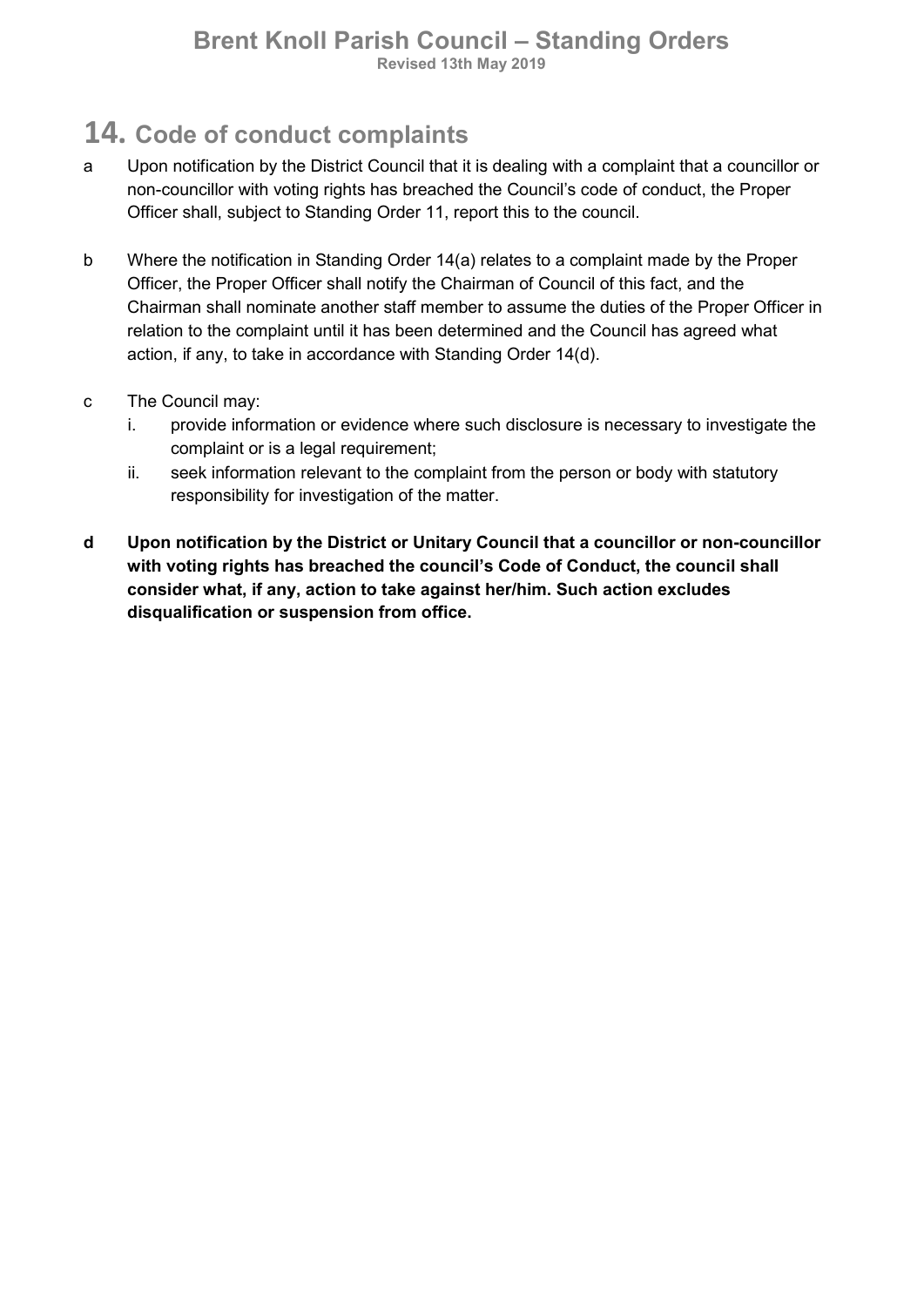# 15. Proper Officer

- a The Proper Officer shall be either (i) the clerk or (ii) other staff member(s) nominated by the Council to undertake the work of the Proper Officer when the Proper Officer is absent.
- b The Proper Officer shall:
	- i. at least three clear days before a meeting of the Council, a committee or a subcommittee,
		- serve on councillors by delivery or post at their residences or by email authenticated in such manner as the Proper Officer thinks fit, a signed summons confirming the time, place and the agenda (provided the councillor has consented to service by email), and
		- Provide, in a conspicuous place, public notice of the time, place and agenda (provided that the public notice with agenda of an extraordinary meeting of the Council convened by councillors is signed by them).

See Standing Order 3(b) for the meaning of clear days for a meeting of a full council and Standing Order 3(c) for the meaning of clear days for a meeting of a committee;

- ii. subject to Standing Order 9, include on the agenda all motions in the order received unless a councillor has given written notice at least five days before the meeting confirming her/his withdrawal of it;
- iii. convene a meeting of the Council for the election of a new Chairman of the Council, occasioned by a casual vacancy in her/his office;
- iv. facilitate inspection of the minute book by local government electors;
- v. receive and retain copies of byelaws made by other local authorities;
- vi. retain Acceptance of Office forms from councillors;
- vii. retain a copy of every councillor's register of interests;
- viii. assist with responding to requests made under freedom of information legislation and rights exercisable under data protection legislation, in accordance with the Council's relevant policies and procedures;
- ix. liaise as appropriate with the Council's Data Protection Officer (if there is one);
- x. receive and send general correspondence and notices on behalf of the Council except where there is a resolution to the contrary;
- xi. manage the organisation of, storage of, access to, security of and destruction of information held by the council in paper and electronic form, subject to the requirements of data protection and freedom of information legislation and other legitimate requirements (eg the Limitation Act 1980);
- xii. arrange for legal deeds to be executed; See also Standing Order 23.
- xiii. arrange or manage the prompt authorisation, approval, and instruction regarding any payments to be made by the Council in accordance with the its financial regulations;
- xiv. record every planning application notified to the Council on the appropriate meeting agenda and the Council's response to the local planning authority in the minutes of the meeting when the decision was so made;
- xv. refer a planning application received by the council to the Chairman or in her/his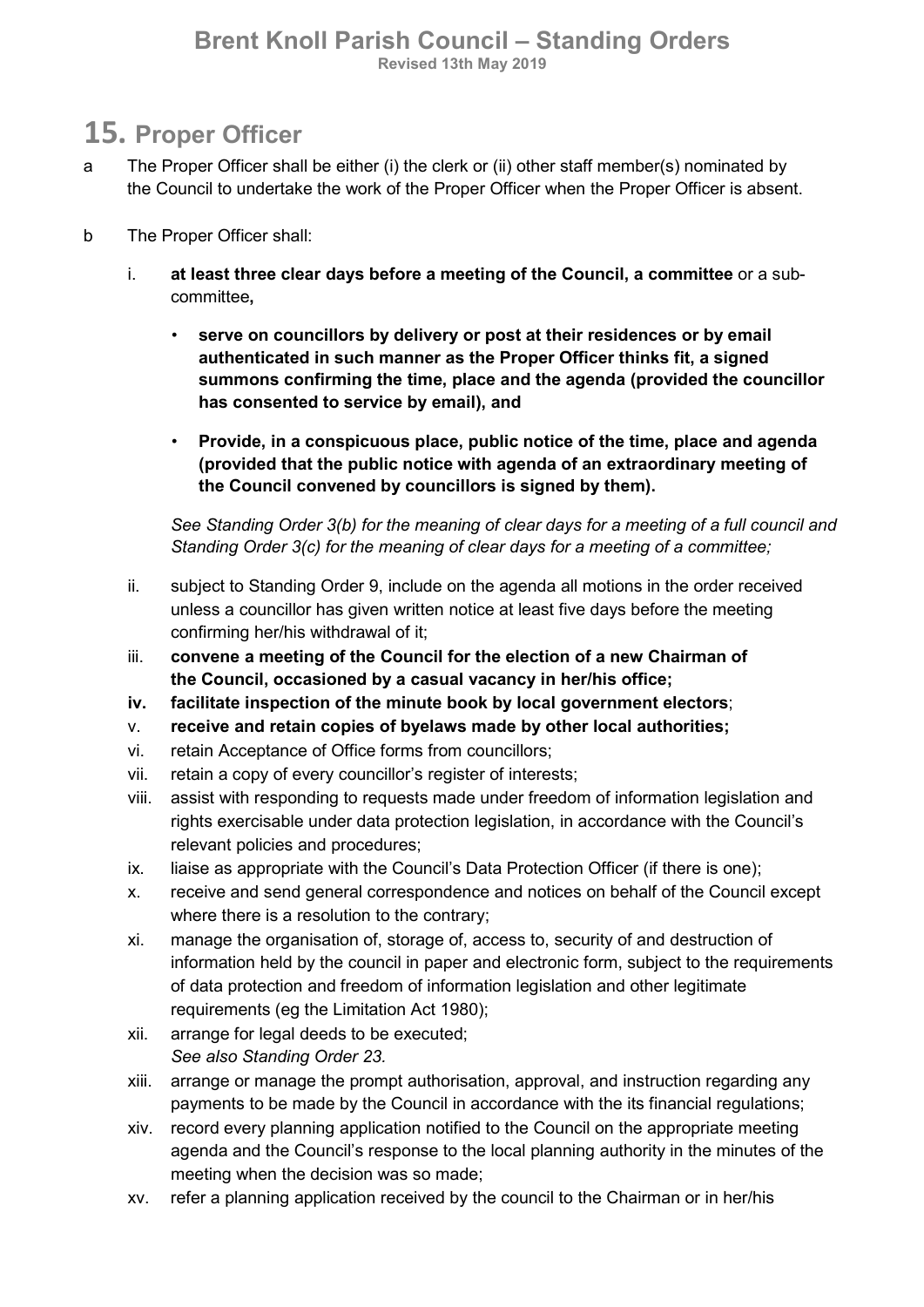#### Brent Knoll Parish Council – Standing Orders Revised 13th May 2019

absence the Vice-Chairman (if any) of the Planning Committee within three working days of receipt to facilitate an extraordinary meeting if the nature of a planning application requires consideration before the next ordinary meeting of Planning committee;

- xvi. manage access to information about the Council via the publication scheme; and
- xvii. action or undertake activity or responsibilities instructed by resolution or contained in Standing Orders.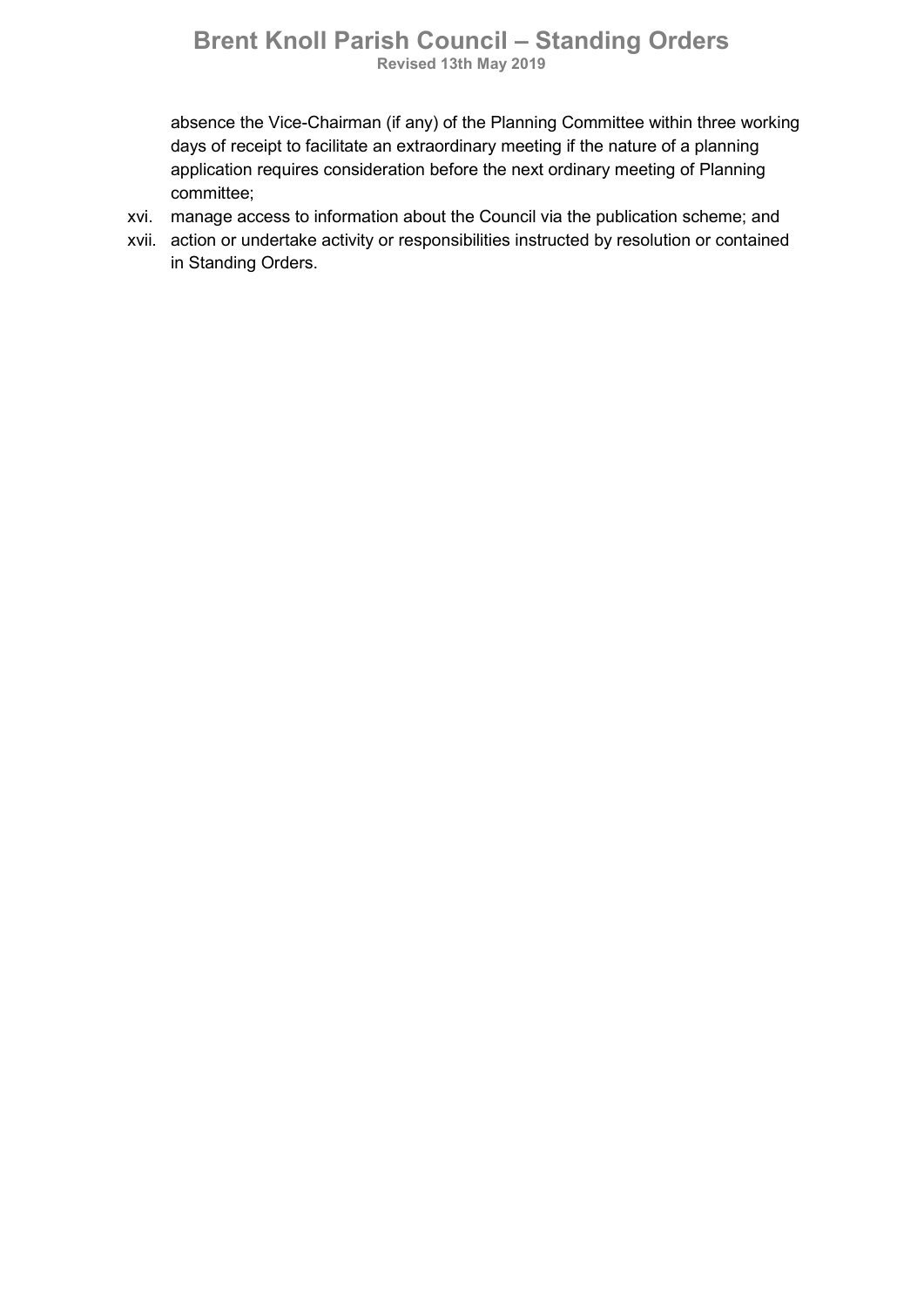# 16. Responsible Financial Officer

a The council shall appoint appropriate an appropriate person to undertake the work of the Responsible Financial Officer when the Responsible Financial Officer is absent.

# 17. Accounts and accounting statements

- a "Proper practices" in Standing Orders refer to the most recent version of Governance and Accountability for Local Councils – a Practitioners' Guide (England).
- b All payments by the Council shall be authorised, approved and paid in accordance with the law, proper practices and the Council's financial regulations.
- c Any committee intending to incur expenditure shall give the Proper Officer a written estimate of the expenditure recommended for the coming year no later than 30<sup>th</sup> November.
- d The Responsible Financial Officer shall supply to each councillor as soon as practicable after 30th June, 30th September and 31st December in each year a statement to summarise:
	- i. the council's receipts and payments for each quarter;
	- ii. the council's aggregate receipts and payments for the year to date;
	- iii. the balances held at the end of the quarter being reported

and which includes a comparison with the budget for the financial year and highlights any actual or potential overspends.

- e As soon as possible after the financial year end at 31st March, the Responsible Financial Officer shall provide:
	- i. each councillor with a statement summarising the Council's receipts and payments for the last quarter and the year to date for information; and
	- ii. to the full Council the accounting statements for the year in the form of Section 2 of the annual governance and accountability return, as required by proper practices, for consideration and approval.
- f The year-end accounting statements shall be prepared in accordance with proper practices and apply the form of accounts determined by the Council (receipts and payments, or income and expenditure) for the year to 31 March. A completed draft annual governance and accountability return shall be presented to all councillors at least 14 days prior to anticipated approval by the Council. The annual governance and accountability return of the Council, which is subject to external audit, including the annual governance statement, shall be presented to the Council for consideration and formal approval before 30 June.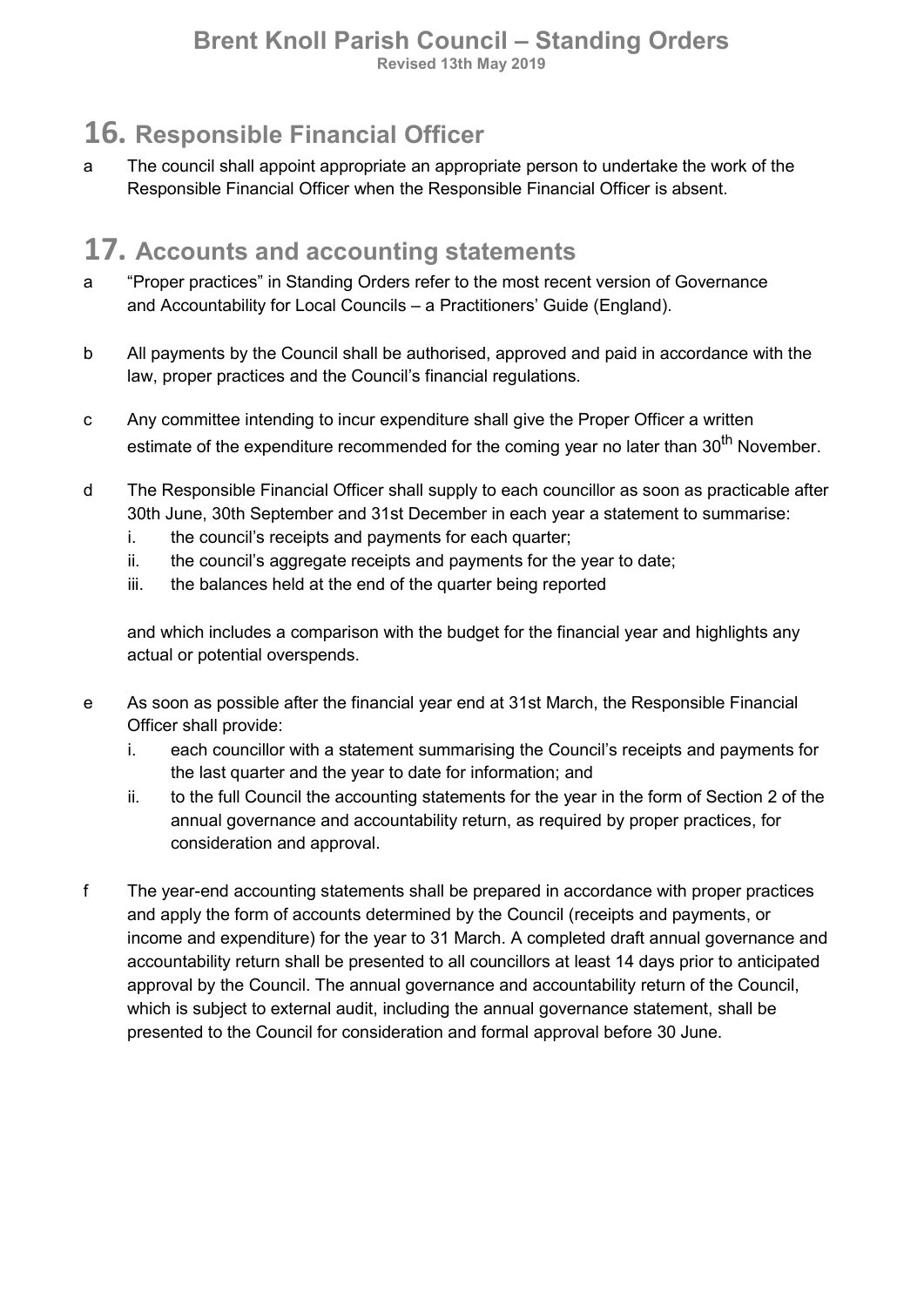Revised 13th May 2019

# 18. Financial controls and procurement

- a The Council shall consider and approve financial regulations drawn up by the Responsible Financial Officer, which shall include detailed arrangements in respect of the following:
	- i. the keeping of accounting records and systems of internal controls;
	- ii. the assessment and management of financial risks faced by the council;
	- iii. the work of the independent internal auditor in accordance with proper practices and the receipt of regular reports from the internal auditor, which shall be required at least annually;
	- iv. The inspection and copying by councillors and local electors of the council's accounts and/or orders of payments;
	- v. whether contracts with an estimated value below £25,000 due to special circumstances are exempt from a tendering process or procurement exercise; and
	- vi. procurement policies (subject to Standing Order 18(c)) including the setting of values for different procedures where a contract has an estimated value of less than £60,000.
- b Financial regulations shall be reviewed regularly and at least annually for fitness of purpose.
- c A public contract regulated by the Public Contracts Regulations 2015 with an estimated value in excess of £25,000 but less than the relevant thresholds in standing order 18(f) is subject to Regulations 109-114 of the Public Contracts Regulations 2015 which include a requirement on the Council to advertise the contract opportunity on the Contracts Finder website regardless of what other means it uses to advertise the opportunity unless it proposes to use an existing list of approved suppliers (framework agreement).
- d Subject to additional requirements in the financial regulations of the Council, the tender process for contracts for the supply of goods, materials, services or the execution of works shall include, as a minimum, the following steps:
	- i. A specification for the goods, materials, services or the execution of works shall be drawn up;
	- ii. An invitation to tender shall be drawn up to confirm (i) the council's specification (ii) the time, date and address for the submission of tenders (iii) the date of the council's written response to the tender and (iv) the prohibition on prospective contractors contacting councillors or staff to encourage or support their tender outside the prescribed process;
	- iii. The invitation to tender shall be advertised in a local newspaper and in any other manner that is appropriate;
	- iv. Tenders are to be submitted in writing in a sealed marked envelope addressed to the Proper Officer;
	- v. Tenders shall be opened by the Proper Officer in the presence of at least one councillor after the deadline for submission of tenders has passed;
	- vi. Tenders are to be reported to and considered by the appropriate meeting of the council or a committee or sub-committee with delegated responsibility.
- e Neither the council, nor a committee or a sub-committee with delegated responsibility for considering tenders, is bound to accept the lowest value tender.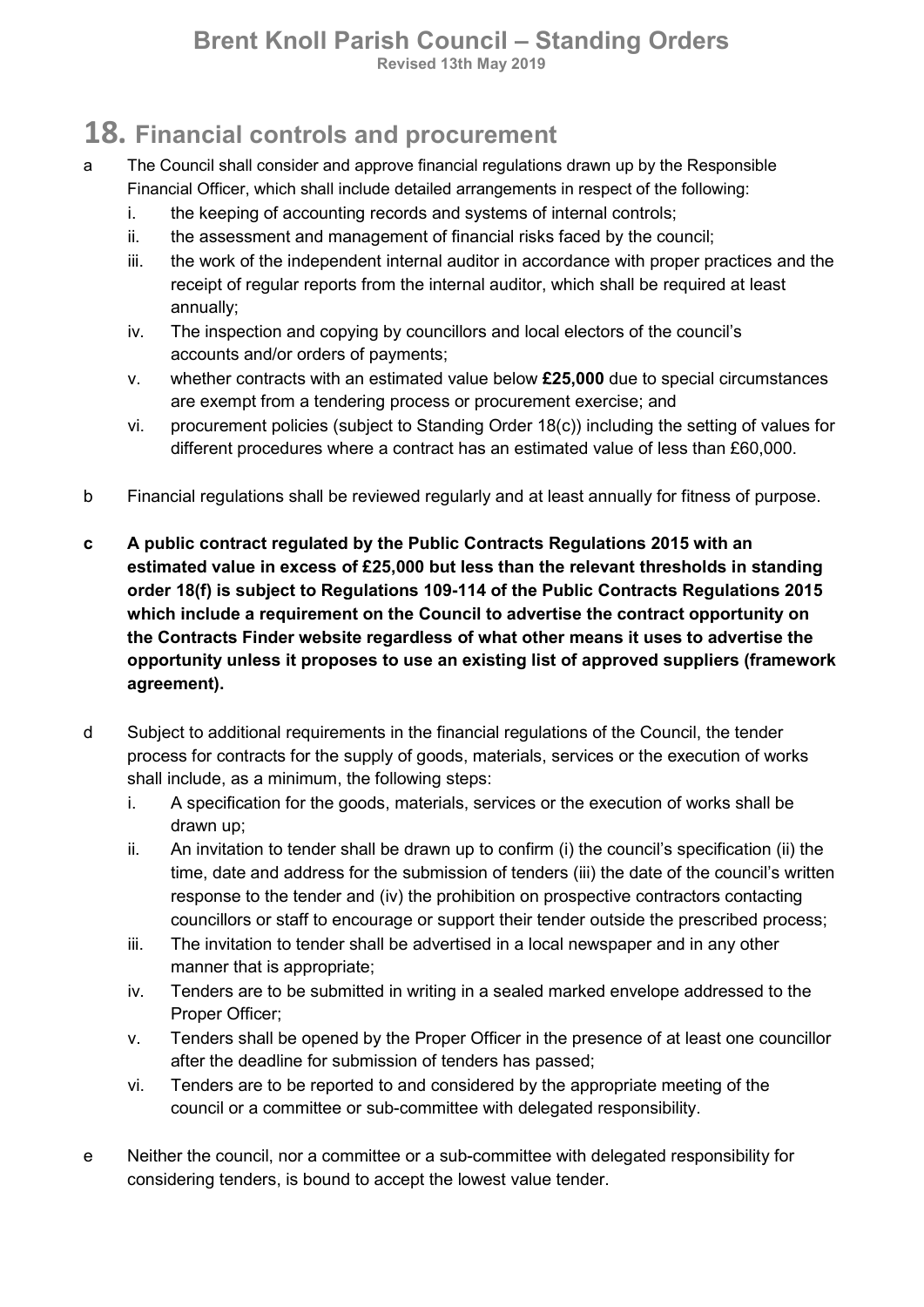- f A public contract regulated by the Public Contracts Regulations 2015 with an estimated value in excess of £181,302 for a public service or supply contract or in excess of £4,551,413 for a public works contract (or other thresholds determined by the European Commission every two years and published in the Official Journal of the European Union (OJEU)) shall comply with the relevant procurement procedures and other requirements in the Public Contracts Regulations 2015 which include advertising the contract opportunity on the Contracts Finder website and in OJEU.
- g A public contract in connection with the supply of gas, heat, electricity, drinking water, transport services, or postal services to the public; or the provision of a port or airport; or the exploration for or extraction of gas, oil or solid fuel with an estimated value in excess of £363,424 for a supply, services or design contract; or in excess of £4,551,413 for a works contract; or £820,370 for a social and other specific services contract (or other thresholds determined by the European Commission every two years and published in OJEU) shall comply with the relevant procurement procedures and other requirements in the Utilities Contracts Regulations 2016.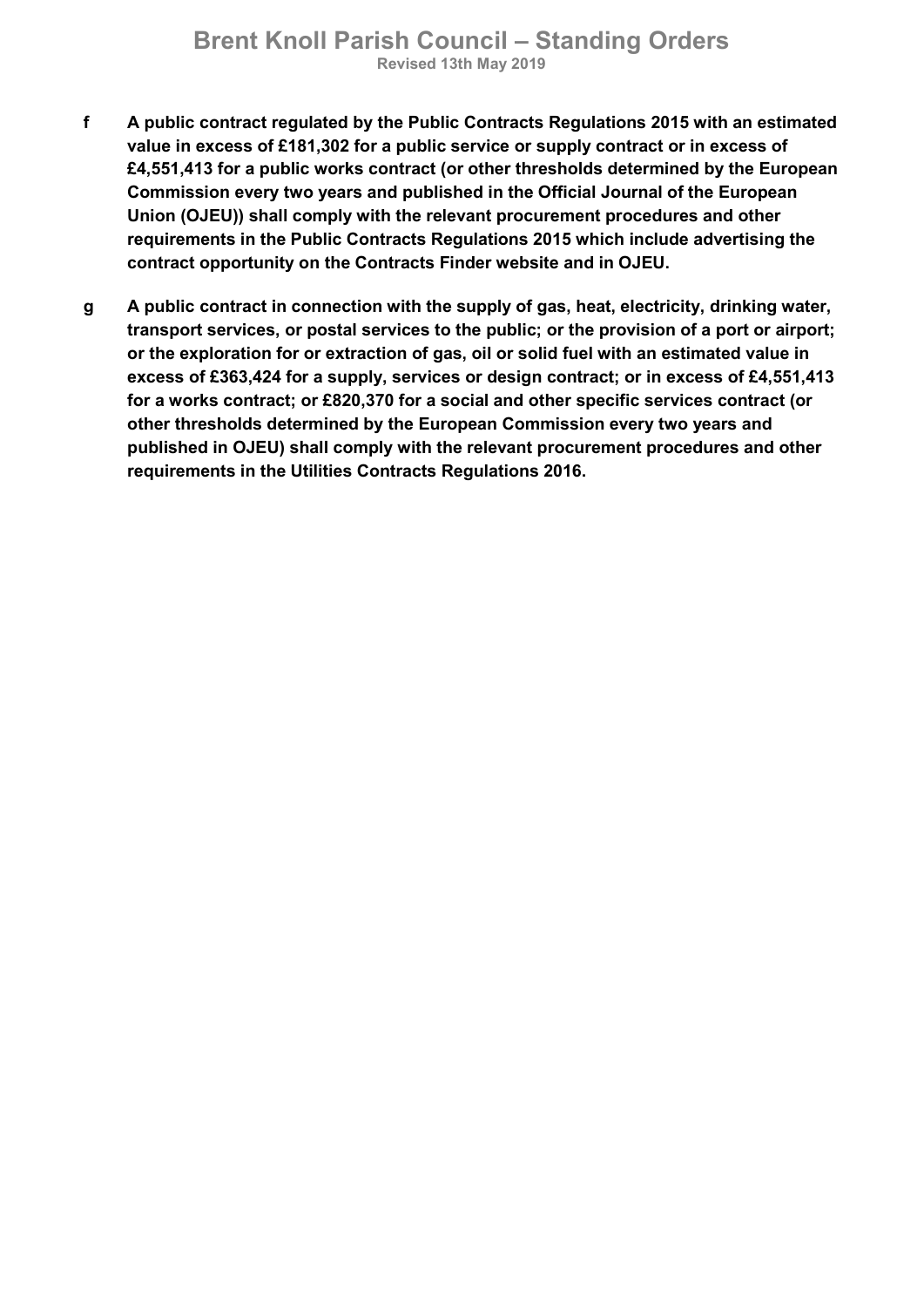## 19. Handling staff matters

- a A matter personal to a member of staff that is being considered by a meeting of the Finance & Personnel Committee is subject to Standing Order 11.
- b Subject to the council's policy regarding absences from work, the council's most senior member of staff shall notify the chairman (or, if s/he is not available, the vice-chairman) of the Finance & Personnel Committee of absence occasioned by illness or other reason and that person shall report such absence to the Finance & Personnel Committee at its next meeting.
- c The chairman (or, if s/he is not available, the vice-chairman) of the Finance & Personnel Committee shall upon a resolution conduct a review of the performance and annual appraisal of the work of the clerk/RFO. The reviews and appraisal shall be reported in writing and are subject to approval by resolution by the Finance & Personnel Committee.
- d Subject to the council's policy regarding the handling of grievance matters, the council's most senior employee (or other employees) shall contact the chairman (or, if s/he is not available, the vice-chairman) of the Finance & Personnel Committee in respect of an informal or formal grievance matter, and this matter shall be reported back and progressed by resolution of the Finance & Personnel Committee.
- e Subject to the council's policy regarding the handling of grievance matters, if an informal or formal grievance matter raised by the clerk/RFO relates to the chairman or vice-chairman of the Finance & Personnel Committee, this shall be communicated to another member of the Finance & Personnel Committee, which shall be reported back and progressed by resolution of the Finance & Personnel Committee.
- f Any persons responsible for all or part of the management of staff shall treat as confidential the written records of all meetings relating to their performance, capabilities, grievance or disciplinary matters.
- g In accordance with standing order 11(a), persons with line management responsibilities shall have access to staff records referred to in standing order 19(f).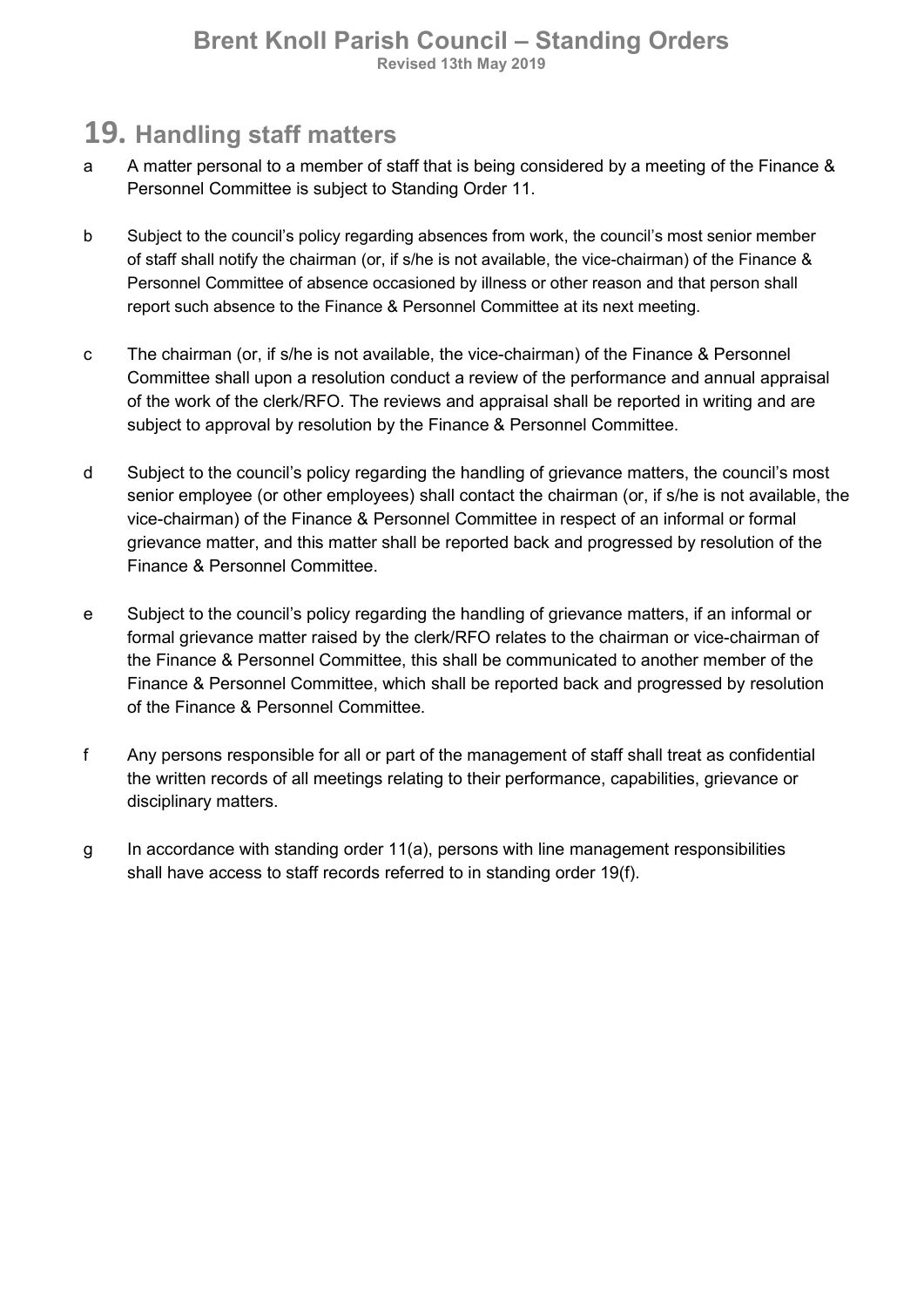# 20. Requests for information

#### See also Standing Order 21

- a In accordance with freedom of information legislation, the Council shall publish information in accordance with its publication scheme and respond to requests for information held by the Council.
- b The Council shall publish information in accordance with the requirements of the Local Government (Transparency Requirements) (England) Regulations 2015.

### 21. Responsibilities under Data Protection Legislation

(Below is not an exclusive list). See also standing order 11.

- a The Council may appoint a Data Protection Officer.
- b The Council shall have policies and procedures in place to respond to an individual exercising statutory rights concerning her/his personal data.
- c The Council shall have a written policy in place for responding to and managing a personal data breach.
- d The Council shall keep a record of all personal data breaches comprising the facts relating to the personal data breach, its effects and the remedial action taken.
- e The Council shall ensure that information communicated in its privacy notice(s) is in an easily accessible and available form and kept up to date.
- f The Council shall maintain a written record of its processing activities.

# 22. Relations with the press/media

a Requests from the press or other media for an oral or written comment or statement from the Council, its councillors or staff shall be handled in accordance with the Council's policy in respect of dealing with the press and/or other media.